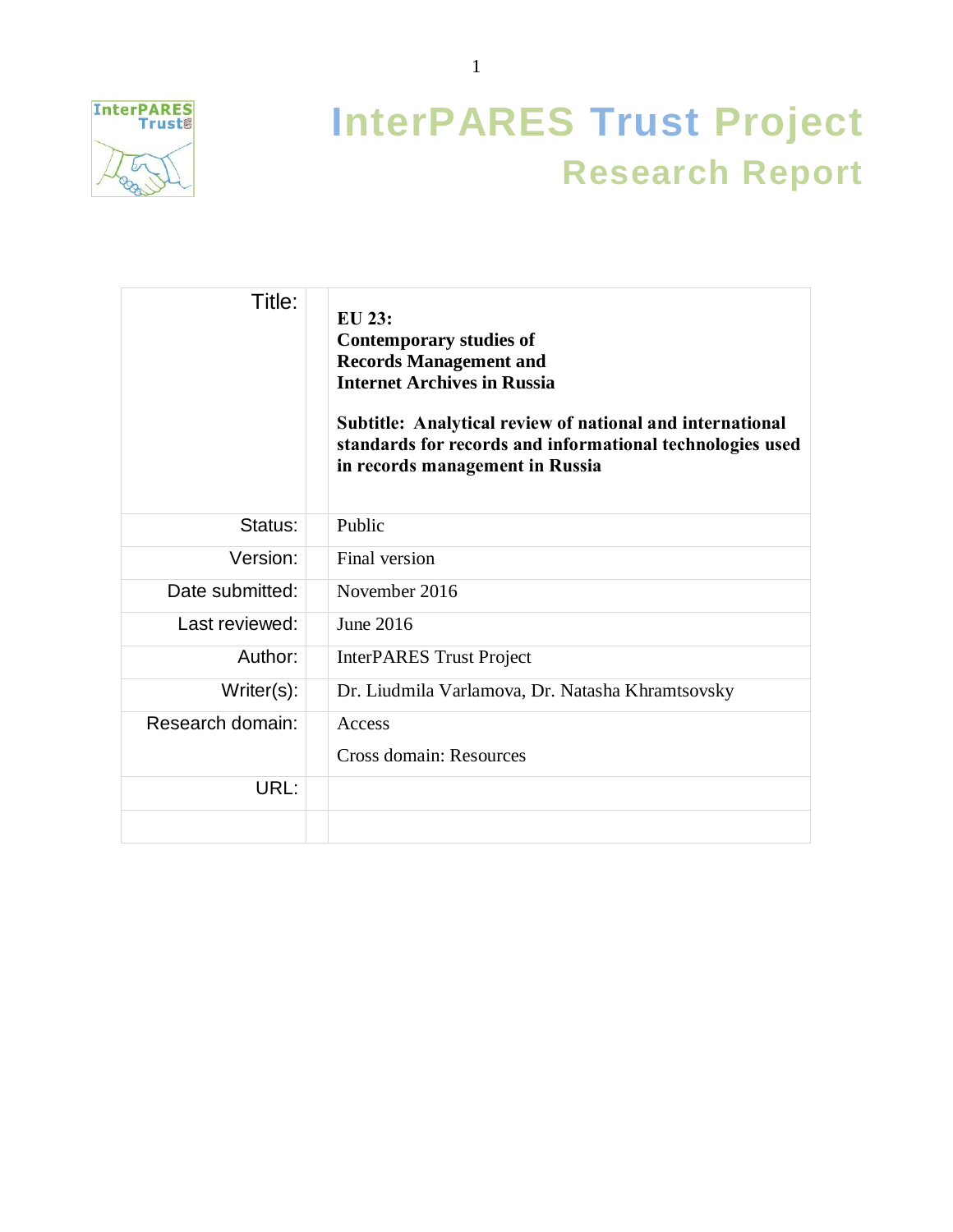### Document Control

| Version history |                  |                  |               |
|-----------------|------------------|------------------|---------------|
| Version         | Date             | By               | Version notes |
| draft           | May 2015         | <b>June 2016</b> |               |
| draft           | <b>June 2016</b> | November         |               |
|                 |                  | 2016             |               |
| final           | 24.10.2016       |                  |               |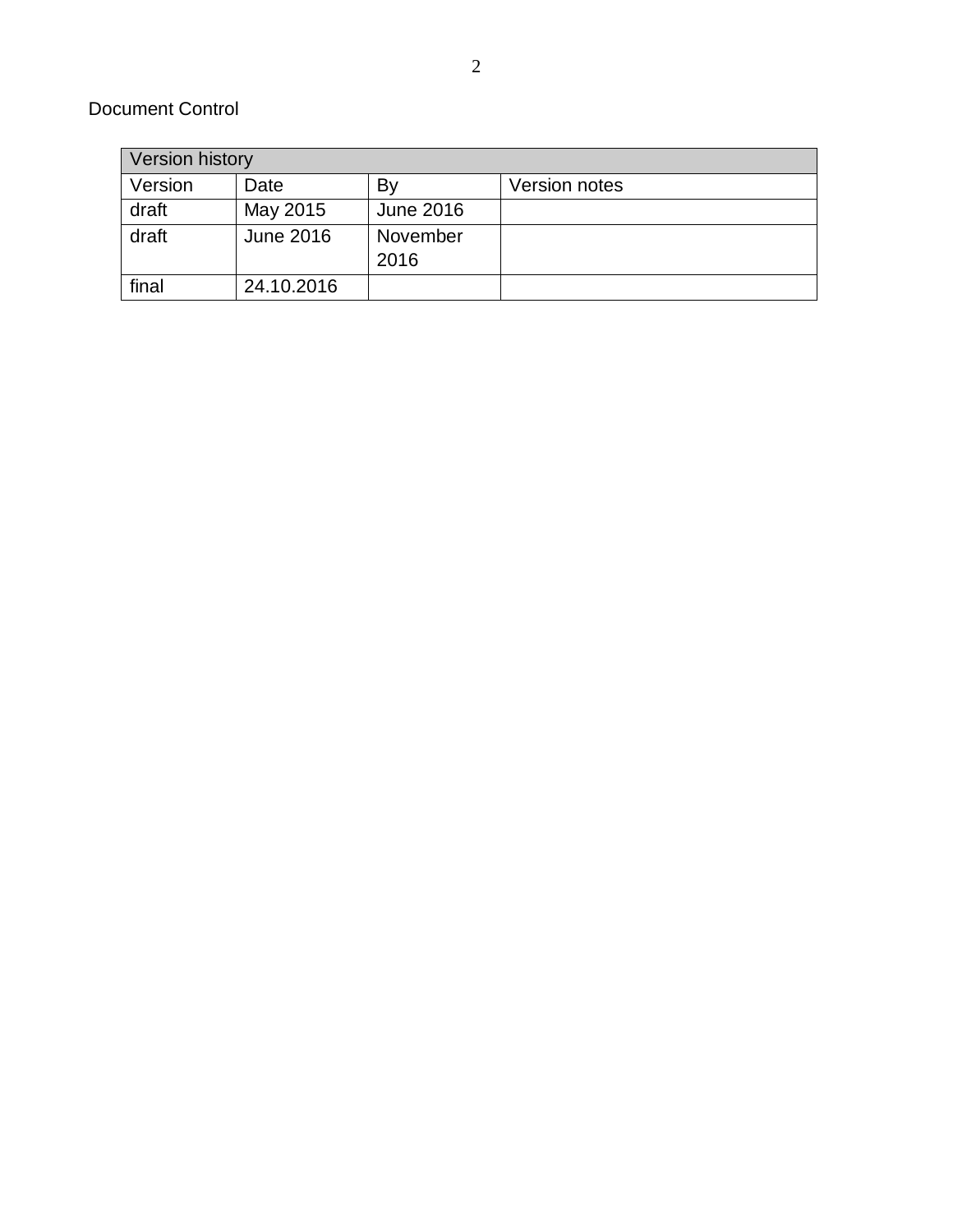### **Analytical review of national and international standards for records and informational technologies used in records management in Russia**

Records management is a relatively new professional practice in Russia. The term "records management" first appeared in the 1970s but became popular much later, after the publication of the national standard GOST R ISO 15489-1-2007 "System of Standards on Information, Librarianship and Publishing. Records Management. General Requirements" which is the adaptation of the international standard ISO 15489-1:2001 "Information and documentation - Records management – Part 1: General". This event fundamentally changed the approach to standardization in our field.

National and international standards and even their drafts support the development of high-quality laws and regulations, as well as organizational by-laws, policies and procedures. This is especially important in the Russian context because our laws and regulations on documentation support of management (as a part of records management) were designed for government bodies and tend to ignore specific needs of the private sector.

Therefore, development and implementation of modern national standards are essential. Although Federal Law No.184-ФЗ of December 27, 2002 "On Technical Regulation" introduced the principle of "voluntary application of standards" thus changing their status from mandatory regulations to methodological (guidance) documents, the standards are still widely used.

Records management standardization in Russia has a rich history in which major activities took place during the following three periods:

- 1920-s 1930-s: unification and standardization of documents in Soviet Russia;
- 1970-s –1980-s: standardization of record keeping and later standardization of documentation support of management in the USSR;
- 2000-s up to present: records management standardization in the Russian Federation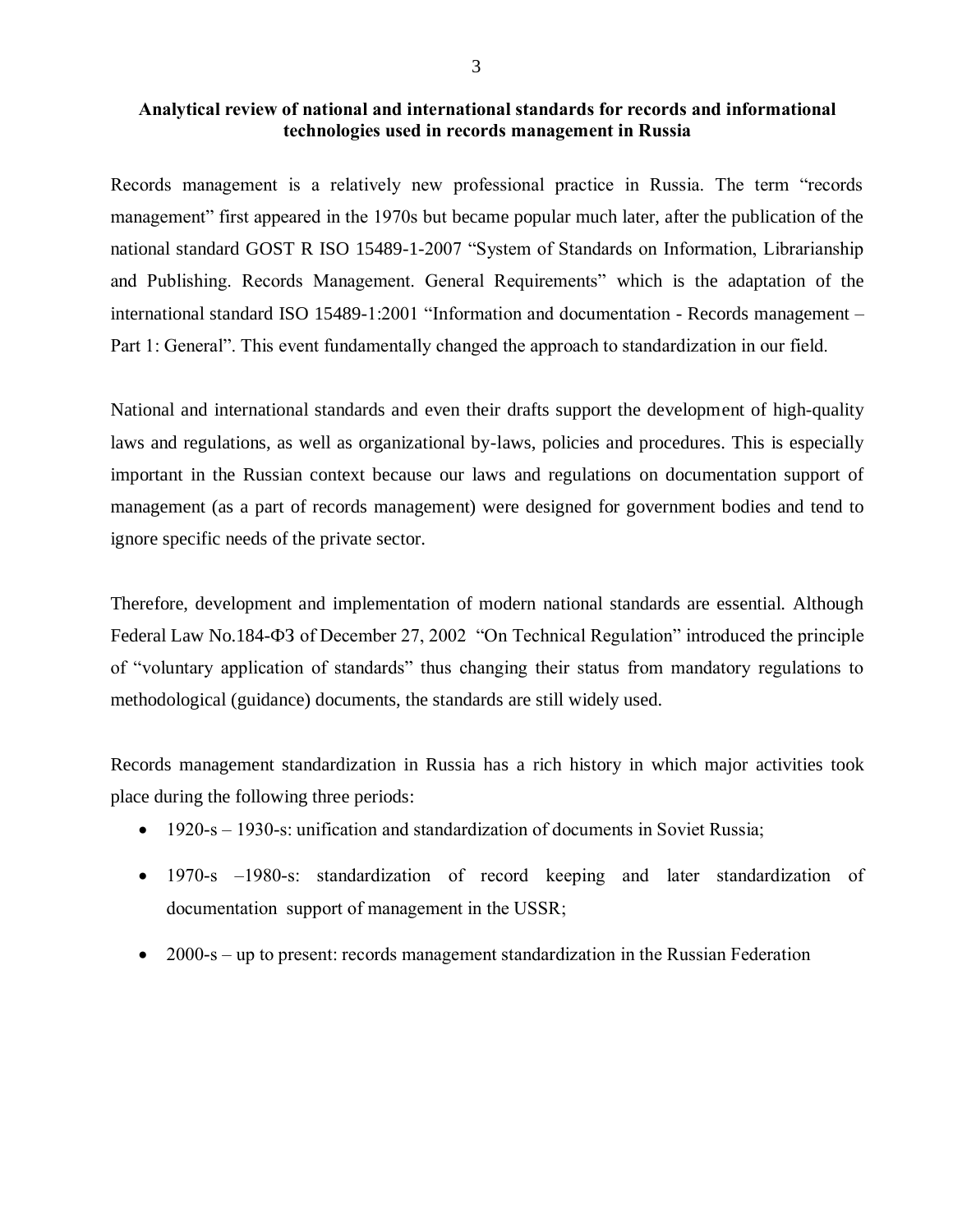Throughout all these periods there were different terms for the practice of organizing the work with documents: record keeping, documentation support of management and records management. It must be noted that the terms "record keeping", "documentation support of management", "records management" in Russia are not synonymic and refer to different qualification, responsibility and managerial levels of work with documents*.* Division into standardization periods is also quite arbitrary and is connected not only with the main periods of the country's development, but also with the stages of the biggest activities in standardization in this professional area.

The periods are discussed in detail below.

#### **First period: 1920-s – 1930-s.**

This was a period of institutional (departmental) document unification and formalization which were seen as components of standardization and used for optimization of documentary forms and their processing. This practice was called "scientific organization of work" at that time .

Development of State standards for documents dates back to 1924-1925 when government agencies concerned included the item "Standardization of document types and formats" into their 5-year plans. Two basic principles of document standardization were established in that period: universality of application and physical possibility of production. These two principles determined the strategy of document standardization for many years.

The first standards for paper sizes were approved in 1924. In 1929 these standards, which established the tradition of using two letterhead sizes (A4 and A5) in management, were made mandatory. At the same time the standards for paper quality also developed, setting the characteristics of paper composition, colour, density and some others. In these standards the variety of paper was reduced to a minimum. The standards also established the priority of paper use depending on the pragmatic purposes and historical value of documents.

The first State standards for documents were drafted in 1926. The drafts were circulated in all major government institutions and departments for approval. In 1931, 26 standards (out of 73) were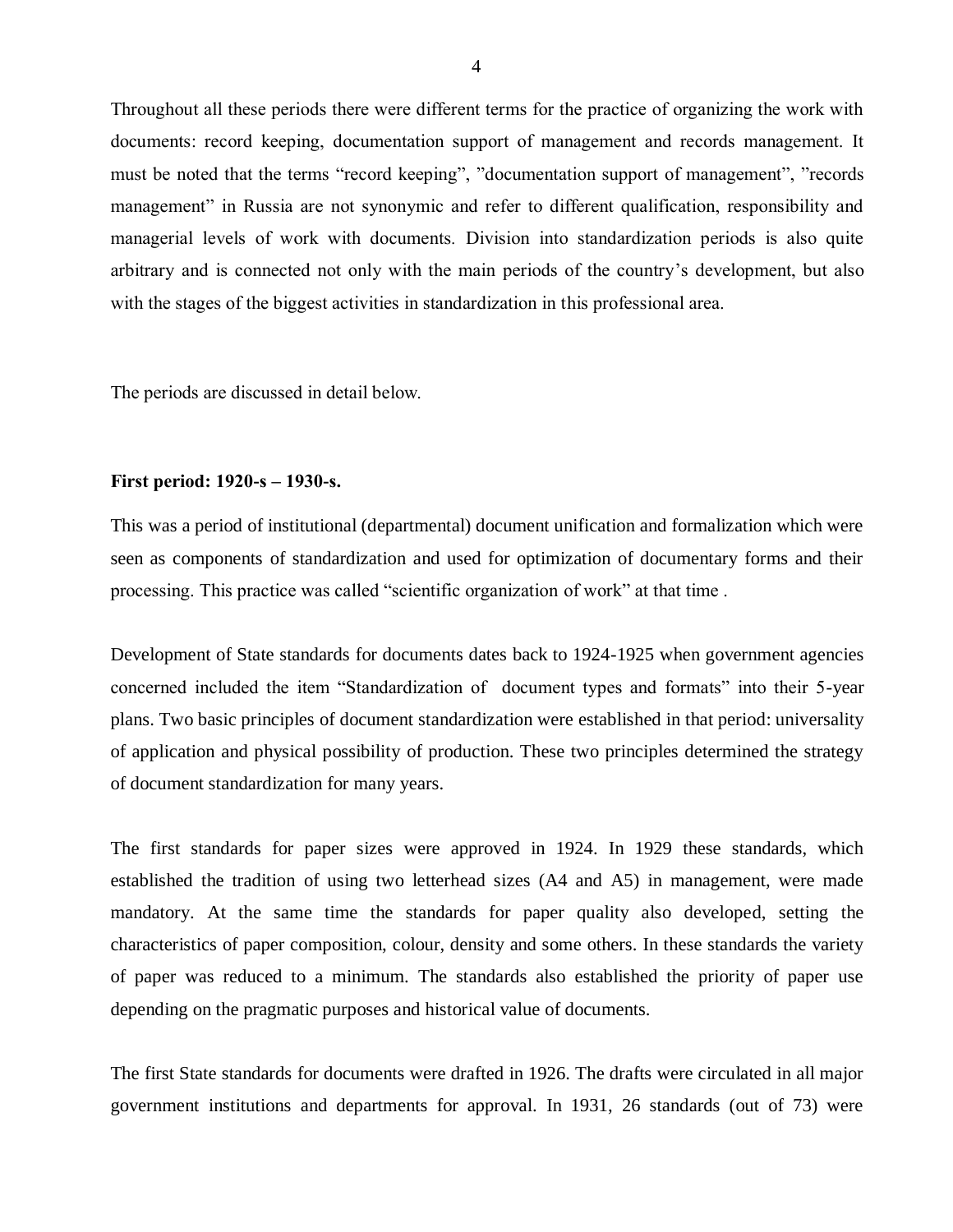approved as State standards. The standards regulated the document types (order, business letter, act, protocol, phone message, telegramme etc.) and paper formats (consumer- or production-oriented) as well as the rules of their selection and use for the creation of documents.

However, the standards (except those for paper format) were not mandatory and were used by institutions and departments at their discretion.

During World War II and after the war the work on document standardization was put on hold, except for paper formats and quality standards, which were simplified.

#### **Second period: 1970-s – 1980-s**

The interest in document and record keeping standardization re-appeared in the mid-1960-s due to a sharp increase in document production. The government decided to create the "State Record Keeping System" which would be mandatory across the Soviet Union.

Introduced in 1973, the "State Record Keeping System" was in fact a State standard, but formally it was a law. Additionally some 23 standards for different document types were developed within the framework of GOST 6.x series "Managerial Documentation". The first three of those standards contained methodological recommendations and requirements.

Another group of 4 standards of GOST 6.x subseries "HR Managerial Documentation" regulated the creation, issuance, registration, use and storage of documents in the HR sphere.

The experience gained with these standards resulted in the idea of interspecific document unification. As a result, two new State standards replaced all the 27 previously issued ones and set the trend of generalizing requirements to managerial documents in universal basic standards. Yet the scope of these standards was limited to administrative documentation. Thus the regulatory role of standards as instruments defining various aspects of registration and issuance of documents was finally determined.

At the next stage of document and record keeping standardization the unified systems of documentation were developed for the application across the USSR. In total 16 unified systems of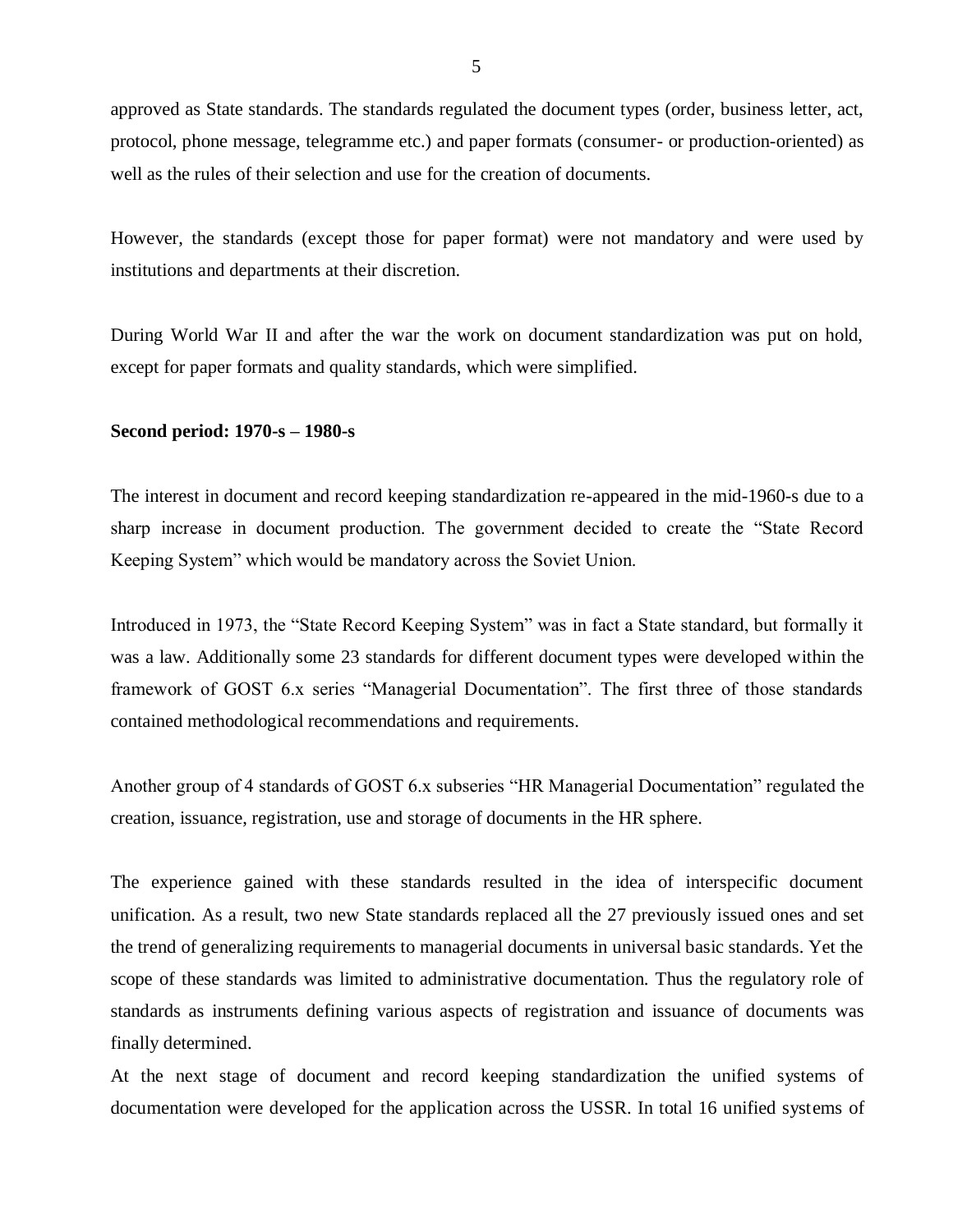documentation (e.g., financial, statistical, trade) were developed. They replaced most of standards for managerial documentation elaborated before. GOST's 6.x series received a new title: «Unified Documentation Systems». The "Unified System of Organizational and Administrative Documentation" played a special role and got a nationwide status. All the unified systems were based on the State standards regulating the document types for each of them, the rules of their issuance, format and terminology - 50 standards in total.

It should be noted that all the unified documentation systems could be used both in traditional (paper) record keeping and in automated control systems on different levels (ministry, department, institution etc.) across the USSR. A special group of standards were developed for automated control systems, regulating the legal status and technical features of early digital records.

In the 1980-s document science came to a turning point due to a crucial change in the methods of information recording, transfer and reproduction. New types of documents appeared, which made it necessary to develop the technology of their registration, use, storage, validation, access and protection. In the new circumstances record keeping could not be reduced to the basic documentation flow; it moved to a new level and began to be regarded as documentation support of management.

In 1988 the "State System for Documentation Support of Management" was established. It replaced the "State Record Keeping System". The new State system contained a set of principles and rules laying down the uniform requirements for the recording of managerial activity and for the organization of work with documents in State bodies and in all kinds of professional and social institutions. That system took into account the specificity of mechanical and automatic work with documents and automated control systems.

The new State system became the main legal, regulatory and methodological framework for documentation support of management on all levels across the country. Significantly, the rules of that system were based on the mandatory State standards.

**Third period: 2000-s – up to present**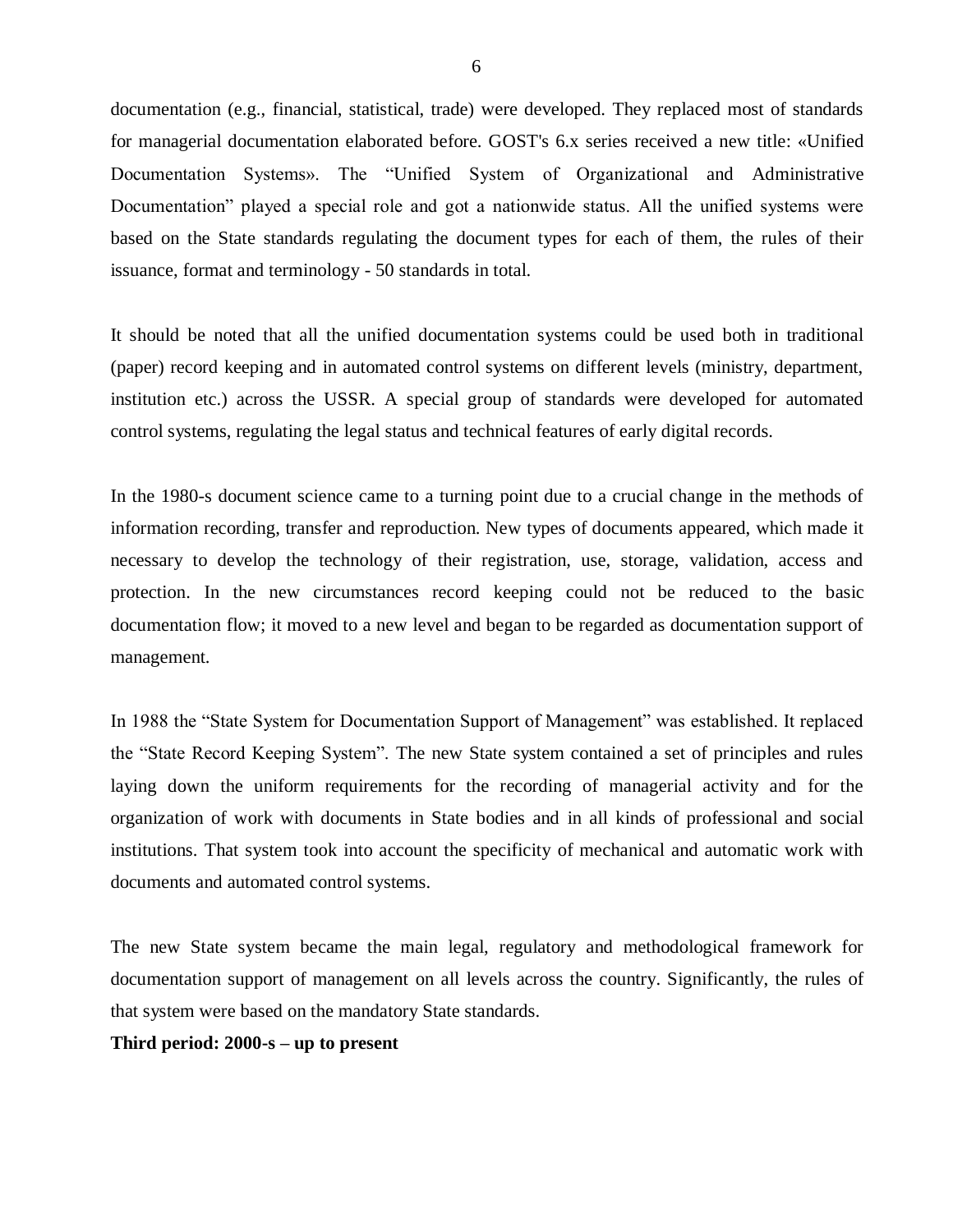Due to the collapse of the USSR in 1991 the modernization of the managerial system as a whole and of documentation support of management in particular was not completed. Many standards were not re-confirmed and subsequently became optional. The scope of documentary support of management remained limited to the system of organizational and administrative documentation*.* Although the principles of this system covered all managerial documents, this was not underpinned by legislation. Yet the high quality of this State system and its standards, as well as their widespread implementation across the country (including the former Soviet Republics of Ukraine, Belorussia, Kazakhstan etc.) resulted in resilience of this practice, many aspects of which are still in use.

The State standardization system in Russia officially appeared in 1925 when the Committee on Standardization was created under the USSR Council of Work and Defense. During its lifetime this regulatory body was reformed several times, but it always played an important role in regulating different State activities. Since 2004 this structure has been known as the Federal Agency on Technical Regulation and Metrology, or, briefly, ROSSTANDART [\(http://www.gost.ru/wps/portal/en,](http://www.gost.ru/wps/portal/en) also known abroad as GOST).

At present standardization in the Russian Federation is regulated by two Federal Laws:

- No.184 of 2002 "On Technical Regulation" (2016 version);
- No.162 of 2015 "On Standardization" (2016 version).

The provisions of the laws are mirrored in national standards of GOST R 1.x series entitled "Standardization in the Russian Federation" which are also key regulatory documents in the area of standardization. These standards set the following:

- goals, objectives and basic provisions of the national system of standardization;
- procedural requirements for the creation and contents of regulatory documents used in national standardization;
- requirements for national technical committees, rules of their creation and functioning, etc.

The core activities of ROSSTANDART include technical regulation, metrology and standardization. At present ROSSTANDART still has an extensive system of subordinated structures, branches and laboratories.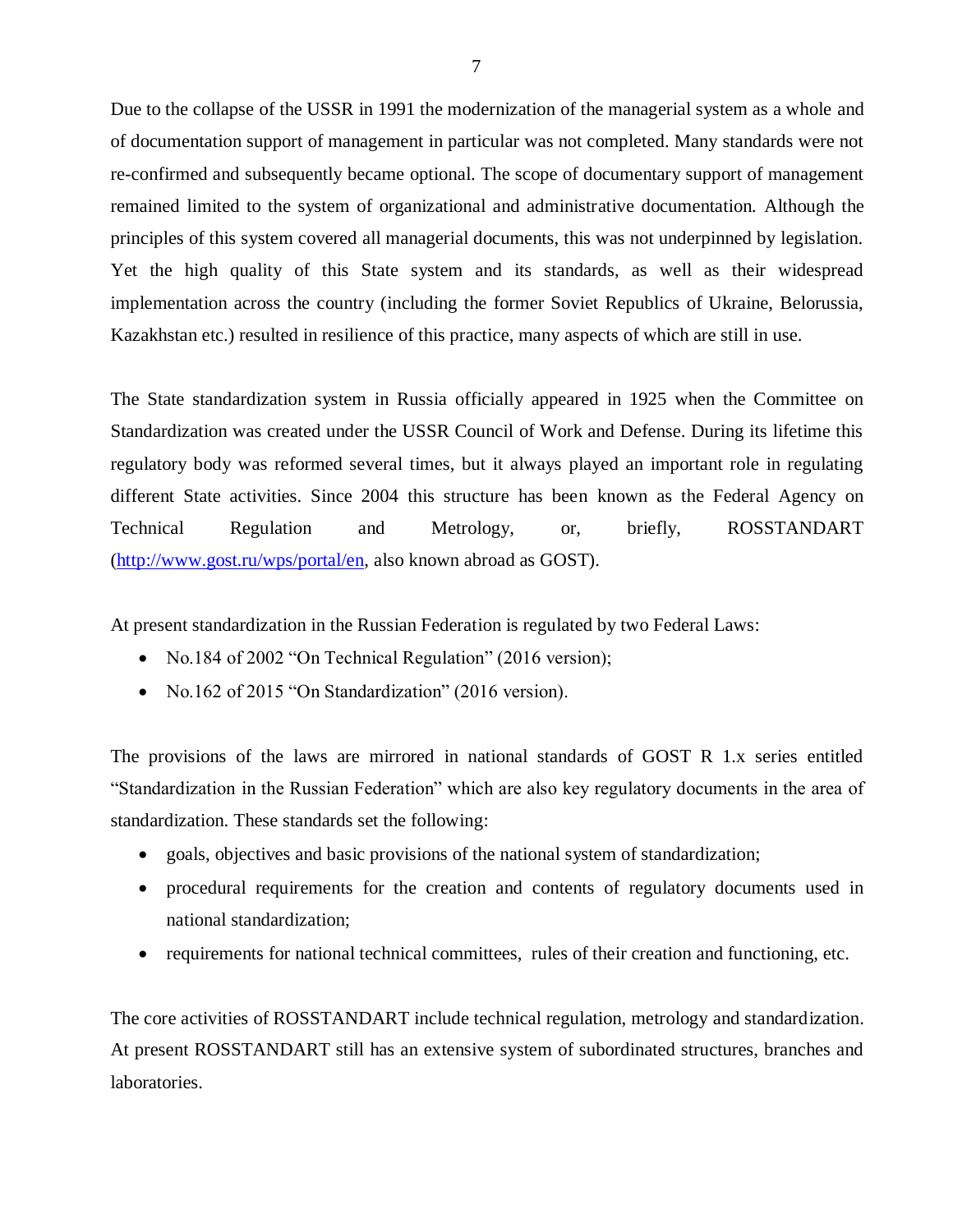ROSSTANDART performs standardization work through its technical committees (TC). There are four TCs dealing with records management issues:

- TC 191 "System of Standards on Information, Librarianship and Publishing" which serves as mirror committee for ISO/TC 46 "Information and Documentation":
	- o SC 4 «Records management»;
- TC 459 "Informational support of product lifecycle"
	- o SC 6 "Lifecycle of electronic document flow"
- TC 22 «Informational technologies»;
- TC 076 «Quality management system».

It should be noted that in the Russian Federation the direct use of international standards is not supported by legislation and is generally discouraged. Foreign and international standards must be converted and adopted as national standards either translated "as is" or in the modified form.

At present four types of standards are used in the Russian Federation:

- Interstate standards (for the Community of Independent States and the Eurasian Economic Union);
- original national standards;
- international standards adopted with modifications;
- international standards converted into national standards by means of literal translation.

The last three types of standards are used in Russian records management, which includes record keeping and documentation support of management. The first type does not officially exist in records management but all former Soviet Union republics have their own records management standards based on Russian original standards from the second group and on some ISO and IEC standards.

The second group includes well-established original standards regulating creation, registration and issuance of organizational and administrative documents as well as the terms and definitions used in this professional area. These standards are periodically reviewed and updated. The most popular are:

• GOST R 6.30-2003 «Unified systems of documentation. Unified system of managerial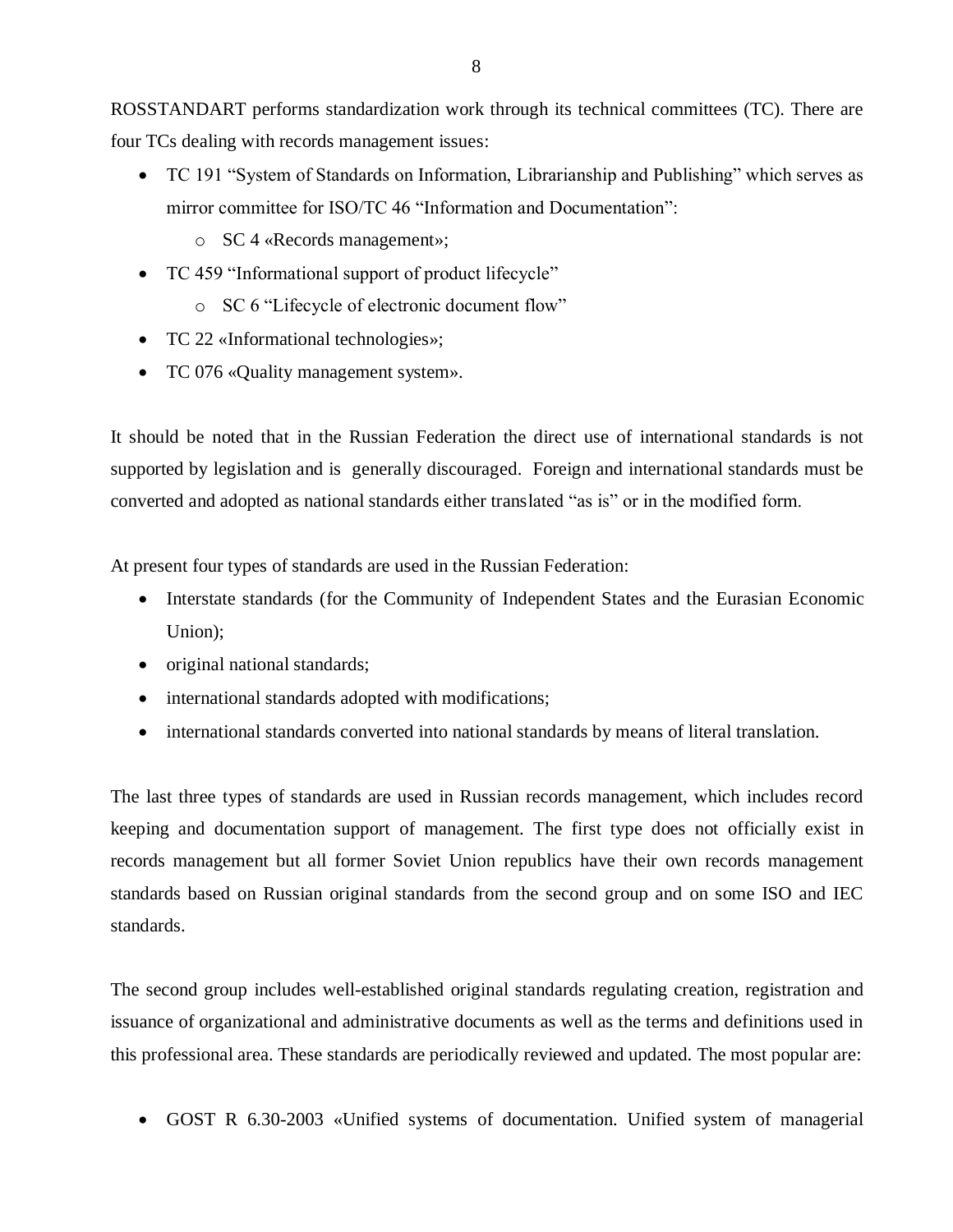documentation. Requirements for presentation of documents»

- This standard sets the rules for designing document forms (obligatory and optional requisites and their placement) for administrative records (orders, letters, official confirmations etc.)
- GOST R 7.0.8-2013 «System of standards on information, librarianship and publishing. Record keeping and organization of archives. Terms and definitions»
- As its title suggests, the standard contains basic terms used both in record keeping, documentation support of management and in records management and archival practice, and their definitions.

The third group includes international standards and technical reports (ISO / IEC) adopted as national standards with modifications. These standards are not numerous because their approval procedure is much more complicated in comparison with corresponding international standards.

The forth group comprises the international standards which were converted into national standards through literal translation. As a rule, these standards regulate the implementation of informational technologies and data protection in management.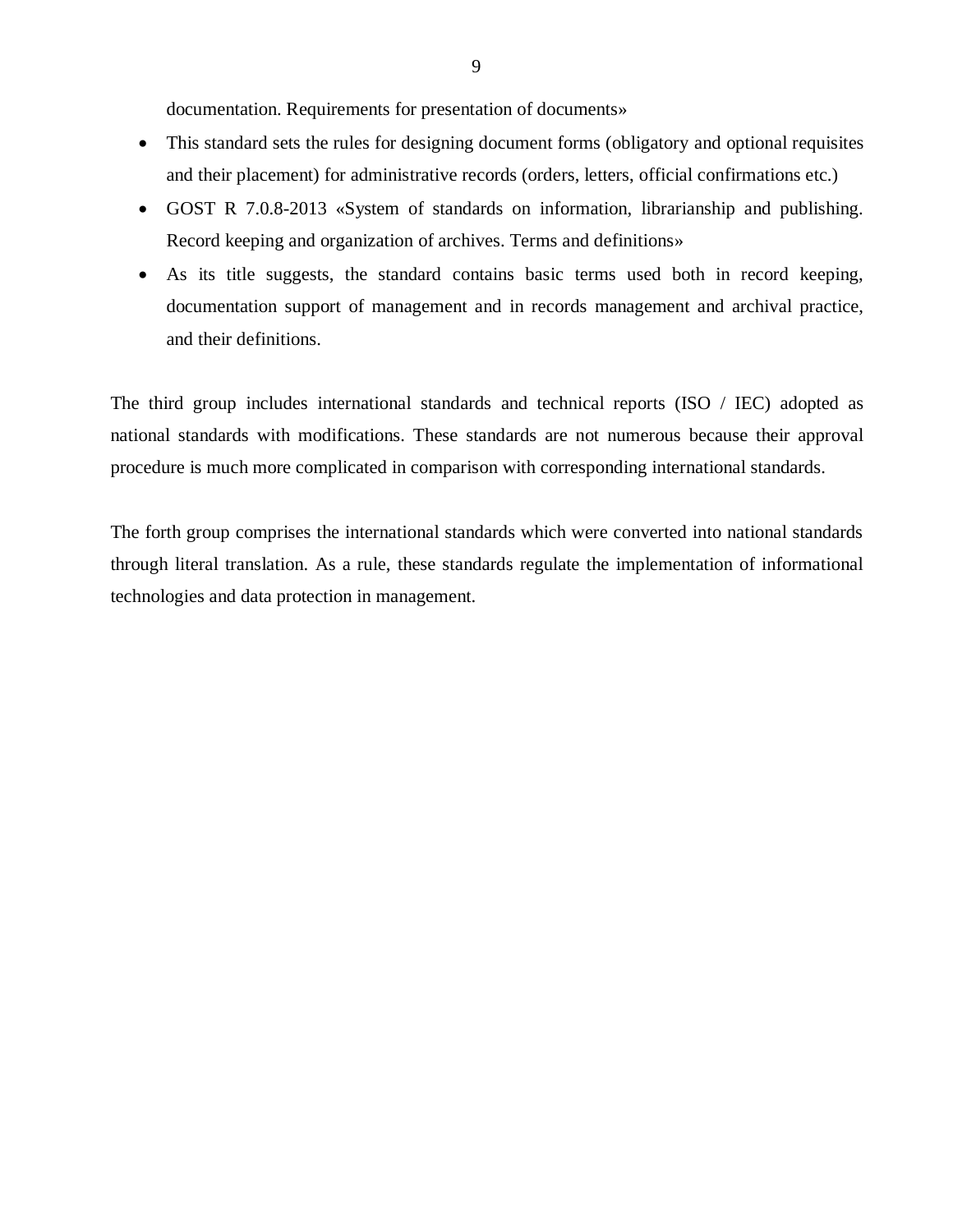## **Russian national standards and their international prototypes (original international standards)**

During the last decade Russia basically managed to close the gap in the standardization of modern records management, relying on adaptation of ISO standards and approving 1-2 standards per year.

Apart from our own specific standards, modern records management is also interested in the standards of the adjacent and/or overlapping disciplines which regulate the following issues:

- management of business continuity,
- management of various types of digital records and information (e.g. R&D, HR, health records etc.),
- specific information technologies used both in management and records management, e.g. for storage and preservation of digital records and information;
- metadata for records.
- protection of privacy / personally identifiable information (PII);
- ensuring legal value and legal admissibility of digital records and information; managing digital evidence; digital forensics;
- information security issues;
- managing records and information in a Cloud;

Standardization in these areas is detailed below. National standards are subdivided into corresponding groups and matched to their international prototypes where appropriate.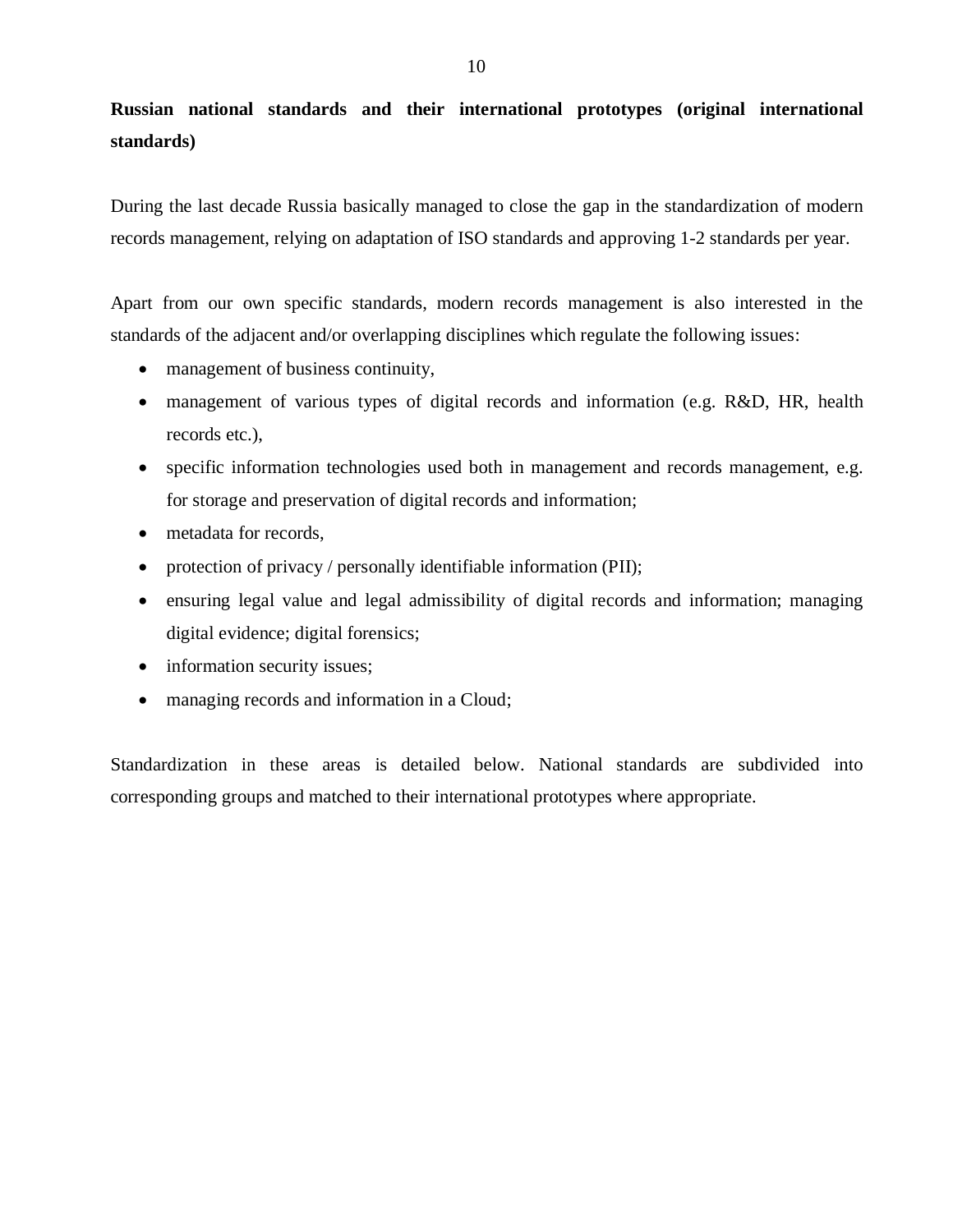### **1. National standards regulating the issues of business continuity**

With the frequency of serious natural and human-made disasters steadily increasing, the participation in business continuity and disaster recovery efforts and programmes has become an important aspect of modern records management.

Recently a package of business continuity standards was approved in Russia. Unfortunately, the national records management community was not informed about their development and did not take part in this process. The following standards are of most interest:

| No.                   | <b>National standard</b>         | Original international standard         |
|-----------------------|----------------------------------|-----------------------------------------|
| 1.                    | GOST R ISO 22301-2014.           | ISO 22301:2012, Societal security -     |
|                       | "Business continuity management" | Business continuity management systems  |
|                       | systems. Requirements"           | - Requirements                          |
| 2.                    | GOST R ISO 22313-2015.           | ISO 22313:2012, Societal security -     |
|                       | "Business continuity management" | Business continuity management systems  |
|                       | systems. Guidance for            | - Guidance                              |
|                       | implementation"                  |                                         |
| 3.                    | GOST R 53647.4-2011. "Business"  | ISO/PAS 22399:2007, Societal security - |
|                       | continuity management. Guideline | Guideline for incident preparedness and |
|                       | for incident preparedness and    | operational continuity management       |
|                       | operational continuity           |                                         |
|                       | management"                      |                                         |
| $\mathcal{A}_{\cdot}$ | GOST R 56548-2015.               | ISO 37101:2016, Sustainable             |
|                       | "Sustainable development and     | development in communities -            |
|                       | resilience of communities.       | Management system for sustainable       |
|                       | Management systems. General      | development - Requirements with         |
|                       | principles and requirements"     | guidance for use                        |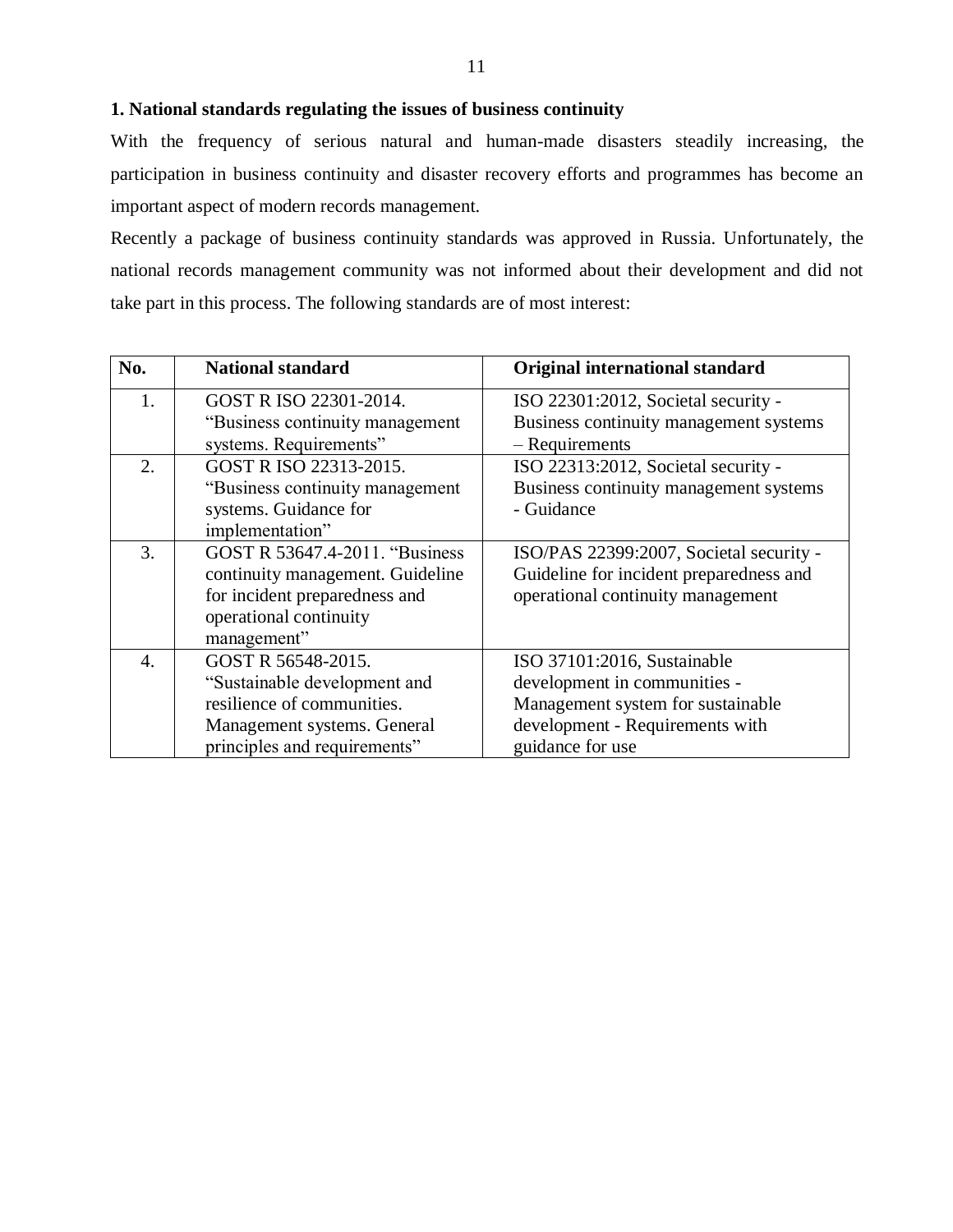# **2. National standards regulating the issues of methodology of digital records and documentation systems management**

In addition to original national standards (GOST R 6.30-2003, GOST R 7.8.0-2013 etc.) the main international ISO standards are used in the adapted form in Russia. They are listed in the table below.

| No.              | <b>National standard</b>                                                                                                                                                                                                                  | <b>Original international standard</b>                                                                                                              |
|------------------|-------------------------------------------------------------------------------------------------------------------------------------------------------------------------------------------------------------------------------------------|-----------------------------------------------------------------------------------------------------------------------------------------------------|
| 1.               | GOST R ISO 15489-1-2007.<br>"System of standards on<br>information, librarianship and<br>publishing. Records management.<br>General requirements"                                                                                         | ISO 15489-1:2001, Information and<br>documentation - Records management - Part<br>1: General                                                        |
| 2.               | GOST R ISO 22310-2009.<br>"System of standards on<br>information, librarianship and<br>publishing. Information and<br>documentation. Guidelines for<br>standards drafters for stating<br>records management requirements<br>in standards" | ISO 22310:2006, Information and<br>documentation - Guidelines for standards<br>drafters for stating records management<br>requirements in standards |
| 3.               | GOST R 55681-2013.<br>"Information and documentation.<br>Work process analysis for<br>records"                                                                                                                                            | ISO/TR 26122:2008, Information and<br>documentation - Work process analysis for<br>records                                                          |
| $\overline{4}$ . | GOST R ISO 30301-2014.<br>"Information and documentation.<br>Management systems for records.<br>Requirements"                                                                                                                             | ISO 30301:2011, Information and<br>documentation - Management systems for<br>records - Requirements                                                 |
| 5.               | GOST R ISO 30300-2015.<br>"System of standards for<br>information, librarianship and<br>publishing. Information and<br>documentation. Management<br>systems for records. Fundamentals<br>and vocabulary"                                  | ISO 30300:2011, Information and<br>documentation - Management systems for<br>records - Fundamentals and vocabulary                                  |
| 6.               | <b>GOST R 53898-2013. "Electronic</b><br>records management systems.<br>Interoperability of records<br>management systems. Electronic<br>message specifications"                                                                          | None                                                                                                                                                |
| 7.               | GOST R ISO 6422-1-2012.<br>"Layout key for trade documents.<br>Part 1: Paper-based documents"                                                                                                                                             | ISO 6422-1:2010, Layout key for trade<br>documents - Part 1: Paper-based documents                                                                  |

At present Russian records management experts are participating in the creation of ISO 30300 series standards (ISO 30303, ISO 30304).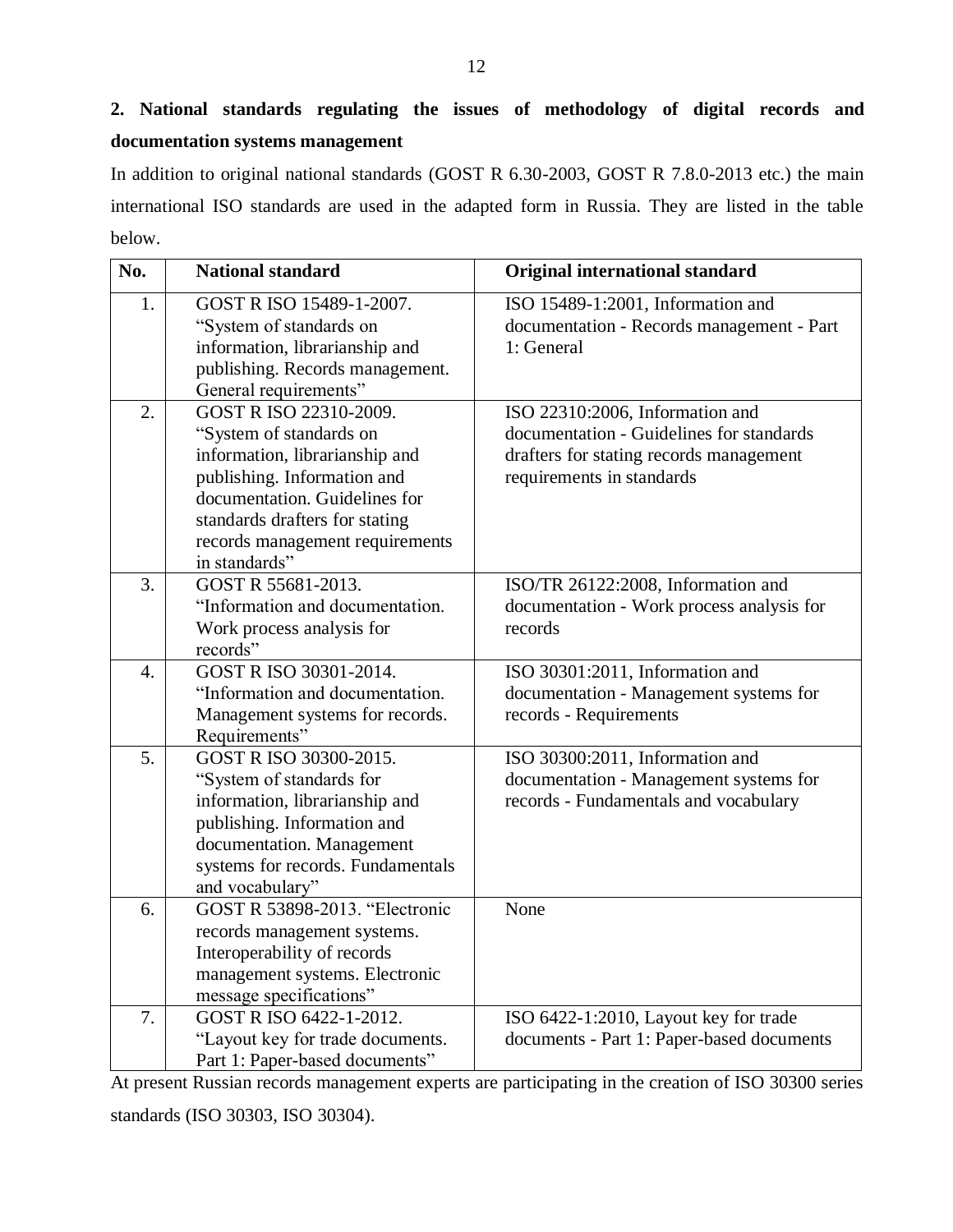### **3. National standards regulating the issues of creation and use of metadata**

Metadata play a crucial role in digital records management on all the stages of their life cycle. For this reason international ISO and IEC standards on metadata are thoroughly studied in Russia. Practically all of them are used in our country after being converted into national standards, which is shown in the table below.

| No. | <b>National standard</b>                                                                                                                                              | <b>Original international standard</b>                                                                                                                         |
|-----|-----------------------------------------------------------------------------------------------------------------------------------------------------------------------|----------------------------------------------------------------------------------------------------------------------------------------------------------------|
| 1.  | GOST R ISO 23081-1-2008.<br>"System of standards on<br>information, librarianship and<br>publishing. Records management<br>processes. Metadata for records.           | ISO 23081-1:2006, Information and<br>documentation - Records management<br>processes - Metadata for records - Part 1:<br>Principles                            |
|     | Part 1. Principles"                                                                                                                                                   |                                                                                                                                                                |
| 2.  | GOST R ISO 15836-2011.<br>"Information and documentation.<br>The Dublin Core metadata<br>element set"                                                                 | ISO 15836:2009, Information and<br>documentation - The Dublin Core<br>metadata element set                                                                     |
| 3.  | GOST ISO/IEC 19788-2-2015.<br>"Information technology.<br>Learning, education and training.<br>Metadata for learning resources.<br>Part 2. Dublin Core elements"      | ISO/IEC 19788-2:2011, Information<br>technology - Learning, education and<br>training - Metadata for learning resources<br>- Part 2: Dublin Core elements      |
| 4.  | GOST ISO/IEC 19788-3-2015.<br>"Information technology.<br>Learning, education and training.<br>Metadata for learning resources.<br>Part 3. Basic application profile" | ISO/IEC 19788-3:2011, Information<br>technology - Learning, education and<br>training - Metadata for learning resources<br>- Part 3: Basic application profile |
| 5.  | GOST ISO/IEC 19788-5-2015.<br>"Information technology.<br>Learning, education and training.<br>Metadata for learning resources.<br>Part 5. Educational elements"      | ISO/IEC 19788-5:2012, Information<br>technology - Learning, education and<br>training - Metadata for learning resources<br>- Part 5: Educational elements      |
| 6.  | GOST R 55750-2013.<br>"Information and communication<br>technologies in education.<br>Electronic learning resource<br>metadata. General regulations"                  | None                                                                                                                                                           |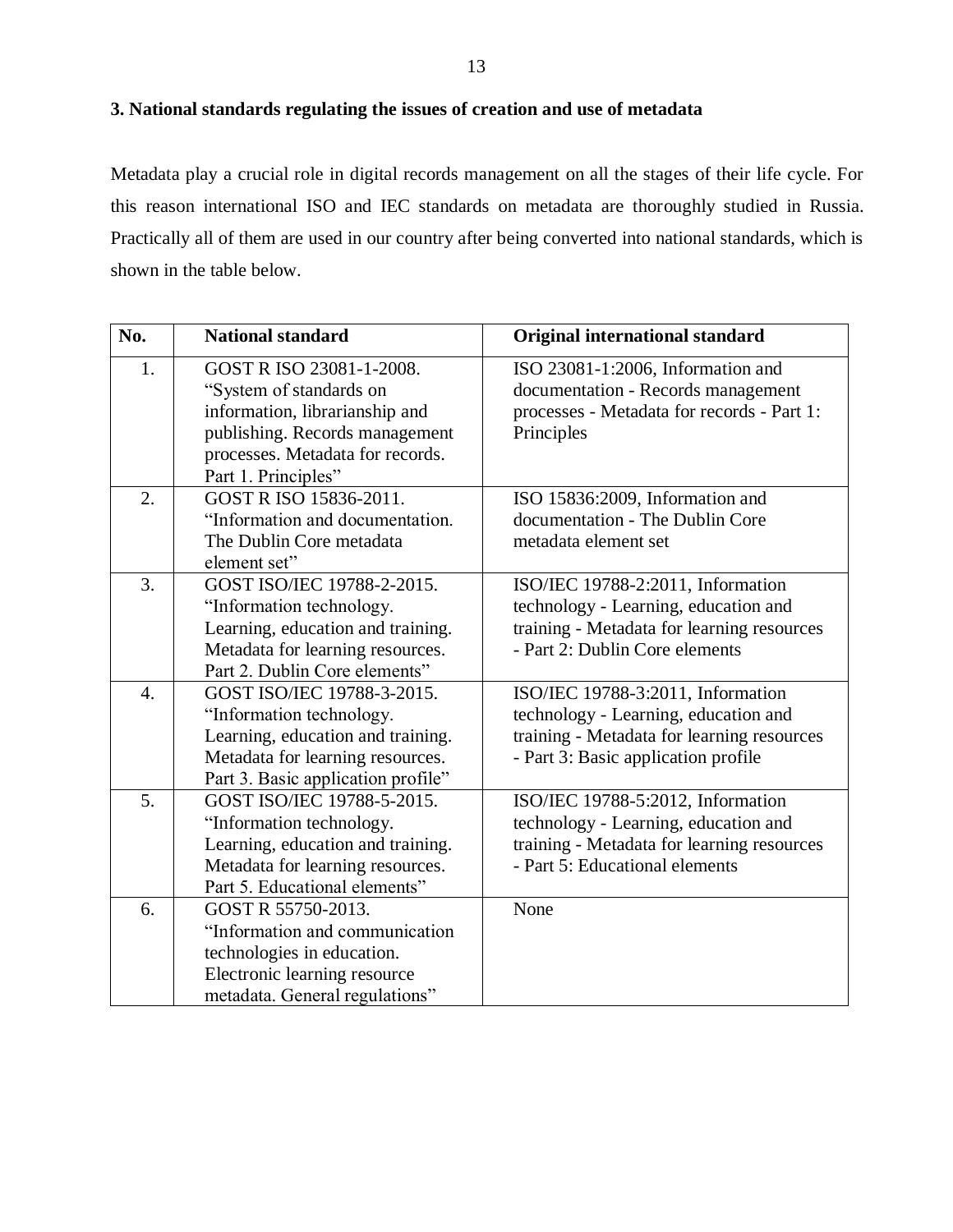# **4. National standards regulating the issues of digital evidence and digital forensics management**

Since recently management of digital records and information as evidence, of digital forensics and e-discovery has been increasingly important for records management professionals. Within the framework of these disciplines, methods and instruments are being developed that can be of use for records managers. Corresponding international standards are created by ISO/IEC JTC1 Technical Committee.

So far Russian information security experts have published only one such standard and one more document can be included with reservations:

| No.            | <b>National standard</b>                                                                                                                                                              | <b>Original international standard</b>                                                                                                                                     |
|----------------|---------------------------------------------------------------------------------------------------------------------------------------------------------------------------------------|----------------------------------------------------------------------------------------------------------------------------------------------------------------------------|
|                | GOST R ISO/IEC 27037-2014.<br>"Information technology. Security"<br>techniques. Guidelines for<br>identification, collection,<br>acquisition and preservation of<br>digital evidence" | ISO/IEC 27037:2012, Information<br>technology - Security techniques -<br>Guidelines for identification, collection,<br>acquisition and preservation of digital<br>evidence |
| $\mathfrak{D}$ | GOST R ISO 10008-2014.<br>"Quality management. Customer"<br>satisfaction. Guidelines for<br>business-to-consumer electronic<br>commerce transactions"                                 | ISO 10008:2013, Quality management -<br>Customer satisfaction - Guidelines for<br>business-to-consumer electronic<br>commerce transactions                                 |

Currently Russian records management experts are participating in ISO project ISO/IEC 27050, Information technology - Security techniques - Electronic discovery, in 4 parts (see also [http://rusrim.blogspot.ru/2014/09/blog-post\\_14.html,](http://rusrim.blogspot.ru/2014/09/blog-post_14.html) in Russian).

We also took part in the consultations on the final draft of recently published ISO/IEC 27040:2015, Information technology - Security techniques - Storage security (see [http://www.iso.org/iso/home/store/catalogue\\_tc/catalogue\\_detail.htm?csnumber=44404\)](http://www.iso.org/iso/home/store/catalogue_tc/catalogue_detail.htm?csnumber=44404).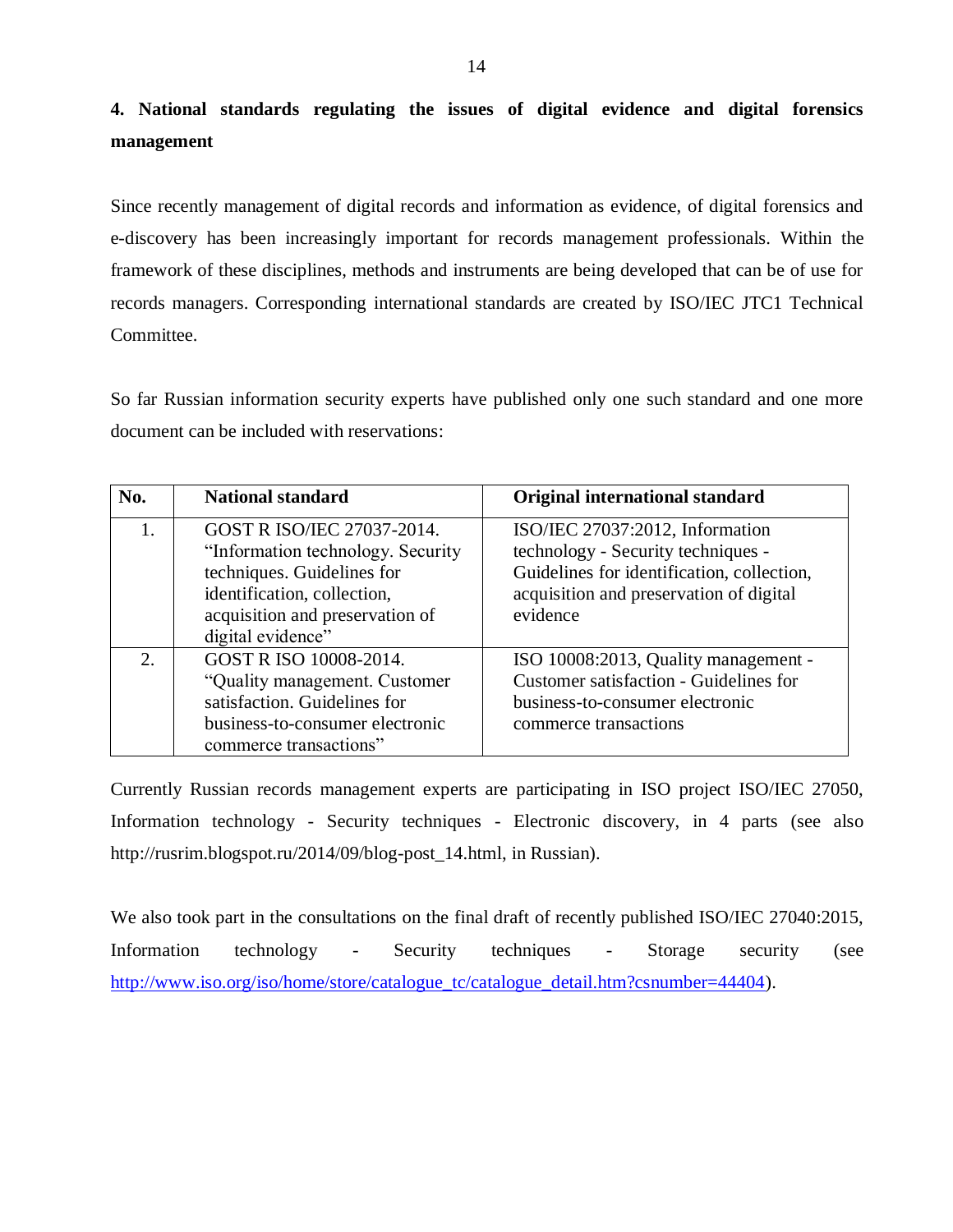**5. National standards regulating the issues of protection of privacy and of personally identifiable information**

Privacy protection became hot topic in Russia after 2010 when the application of national data protection legislation (first introduced in 2006) started in earnest. Besides general questions, redaction of disclosed digital records is a necessary technology for resolving a number of information security issues and ensuring privacy. There are the following standards on the topic:

| No. | <b>National standard</b>                                                                                                                                                                                                | <b>Original international standard</b>                                                                                                                                                                |
|-----|-------------------------------------------------------------------------------------------------------------------------------------------------------------------------------------------------------------------------|-------------------------------------------------------------------------------------------------------------------------------------------------------------------------------------------------------|
| 1.  | GOST R ISO/IEC 27038-2016.<br>"Information technology. Security"                                                                                                                                                        | ISO/IEC 27038:2014, Information<br>technology - Security techniques -                                                                                                                                 |
|     | techniques. Specification for<br>digital redaction"                                                                                                                                                                     | Specification for digital redaction                                                                                                                                                                   |
| 2.  | GOST R ISO/IEC 29100-2013.<br>"Information technology. Security<br>techniques. Privacy framework"                                                                                                                       | ISO/IEC 29100:2011, Information<br>technology - Security techniques -<br>Privacy framework                                                                                                            |
| 3.  | GOST R 53647.6-2012. "Business<br>continuity management.<br>Specification for a personal<br>information management system<br>for data protection"                                                                       | BS 10012:2009, Data protection.<br>Specification for a personal information<br>management system.                                                                                                     |
| 4.  | GOST R ISO/IEC 27018 (draft),<br>"Information technology -<br>Security techniques - Code of<br>practice for protection of<br>personally identifiable information<br>(PII) in public clouds acting as PII<br>processors" | ISO/IEC 27018:2014, Information<br>technology - Security techniques - Code<br>of practice for protection of personally<br>identifiable information (PII) in public<br>clouds acting as PII processors |

Russian records management experts only recently got involved into technical work on new international standards on privacy / PII protection. We are participating in the following projects:

• ISO/IEC 29190:2015, Information technology - Security techniques - Privacy capability assessment model, see also

[http://www.iso.org/iso/home/store/catalogue\\_tc/catalogue\\_detail.htm?csnumber=45269](http://www.iso.org/iso/home/store/catalogue_tc/catalogue_detail.htm?csnumber=45269)

- ISO/IEC DIS 29134, Information technology Security techniques Privacy impact assessment - Guidelines, see also [http://www.iso.org/iso/home/store/catalogue\\_tc/catalogue\\_detail.htm?csnumber=62289](http://www.iso.org/iso/home/store/catalogue_tc/catalogue_detail.htm?csnumber=62289)
- ISO/IEC CD 19086-4, Information technology Cloud computing Service level agreement (SLA) framework and technology - Part 4: Security and privacy, see also [http://www.iso.org/iso/home/store/catalogue\\_tc/catalogue\\_detail.htm?csnumber=68242](http://www.iso.org/iso/home/store/catalogue_tc/catalogue_detail.htm?csnumber=68242)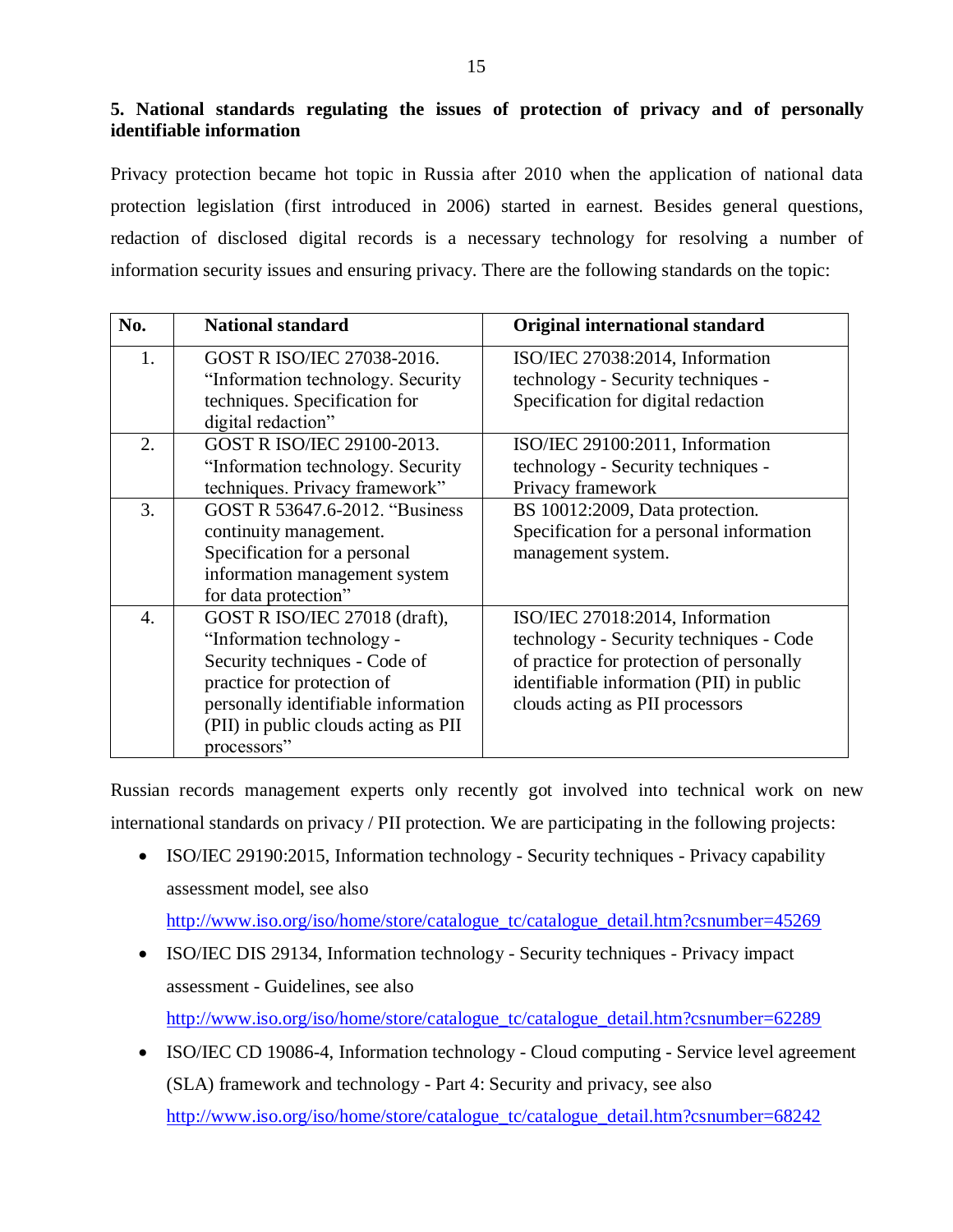# **6. National standards regulating the issues of storage and preservation of authentic digital records**

The major IT-related challenge in records management is to ensure long-term and permanent preservation of digital records while keeping their authenticity, integrity and accessibility / usability. To that end, the following standards are used in Russia:

| No. | <b>National standard</b>                                                                                                                         | Original international standard                                                                                                                                                                                                                                        |
|-----|--------------------------------------------------------------------------------------------------------------------------------------------------|------------------------------------------------------------------------------------------------------------------------------------------------------------------------------------------------------------------------------------------------------------------------|
| 1.  | <b>GOST R 54471-2011. "Document</b><br>management. Information stored<br>electronically. Recommendations<br>for trustworthiness and reliability" | ISO/TR 15801:2009, Document<br>management - Information stored<br>electronically - Recommendations for<br>trustworthiness and reliability (New<br>edition of this ISO Technical Report is<br>being prepared, and Russian TC 459/SC 6<br>is participating in this work) |
| 2.  | GOST R 54989-2012. "Long-term<br>preservation of electronic<br>document-based information"                                                       | ISO/TR 18492:2005, Long-term<br>preservation of electronic document-<br>based information                                                                                                                                                                              |
| 3.  | GOST R ISO 13008-2015.<br>"Information and documentation.<br>Digital records conversion and<br>migration process"                                | ISO 13008:2012, Information and<br>documentation - Digital records<br>conversion and migration process                                                                                                                                                                 |
| 4.  | <b>GOST R ISO/IEC 15910-2002</b><br>"Information technology.<br>Software user documentation<br>process"                                          | ISO/IEC 15910:1999, Information<br>technology - Software user<br>documentation process                                                                                                                                                                                 |

There exists an official translation of one more standard, ISO/TR 13028-2010, Information and documentation - Implementation guidelines for digitization of records. The possibility of adopting it as a national standard is under consideration.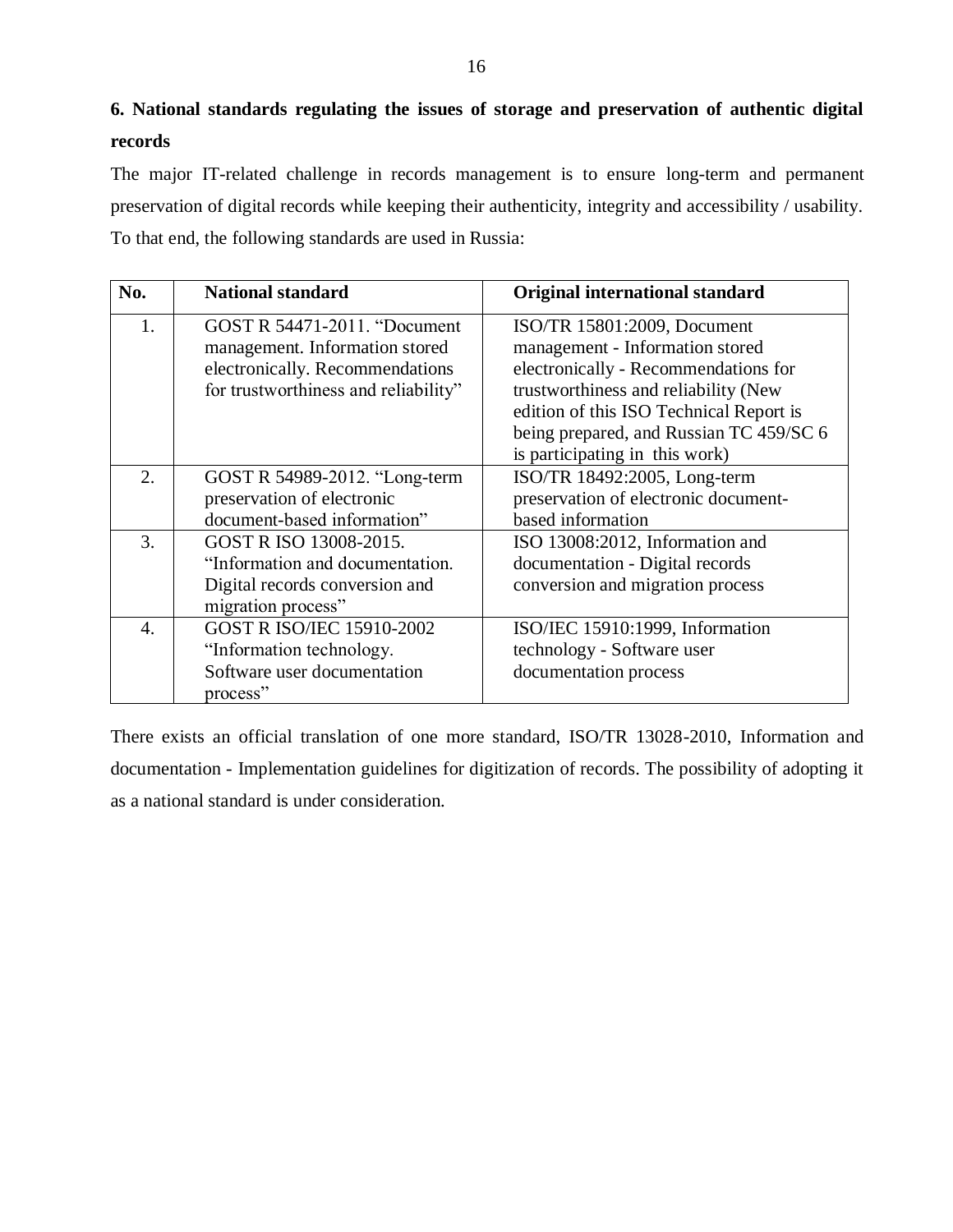#### **7. National standards regulating the questions of information security**

The Russian community of information security (IS) experts is numerous and active. Standardization issues are also included into the sphere of their interests, since the protection of records and information has always constituted a significant part of records management activities.

Regrettably, until now records managers and archivists have failed to directly influence the development of basic Russian standards on the subject. However, they use the relevant standards, especially for convincing top management of the necessity to pay proper attention to records management and archiving.

Like all ISO management system standards, the standards for information security management systems (ISMS) highlight the importance of good records management, which makes them rather popular with our professional community. Some of the most popular standards are listed below.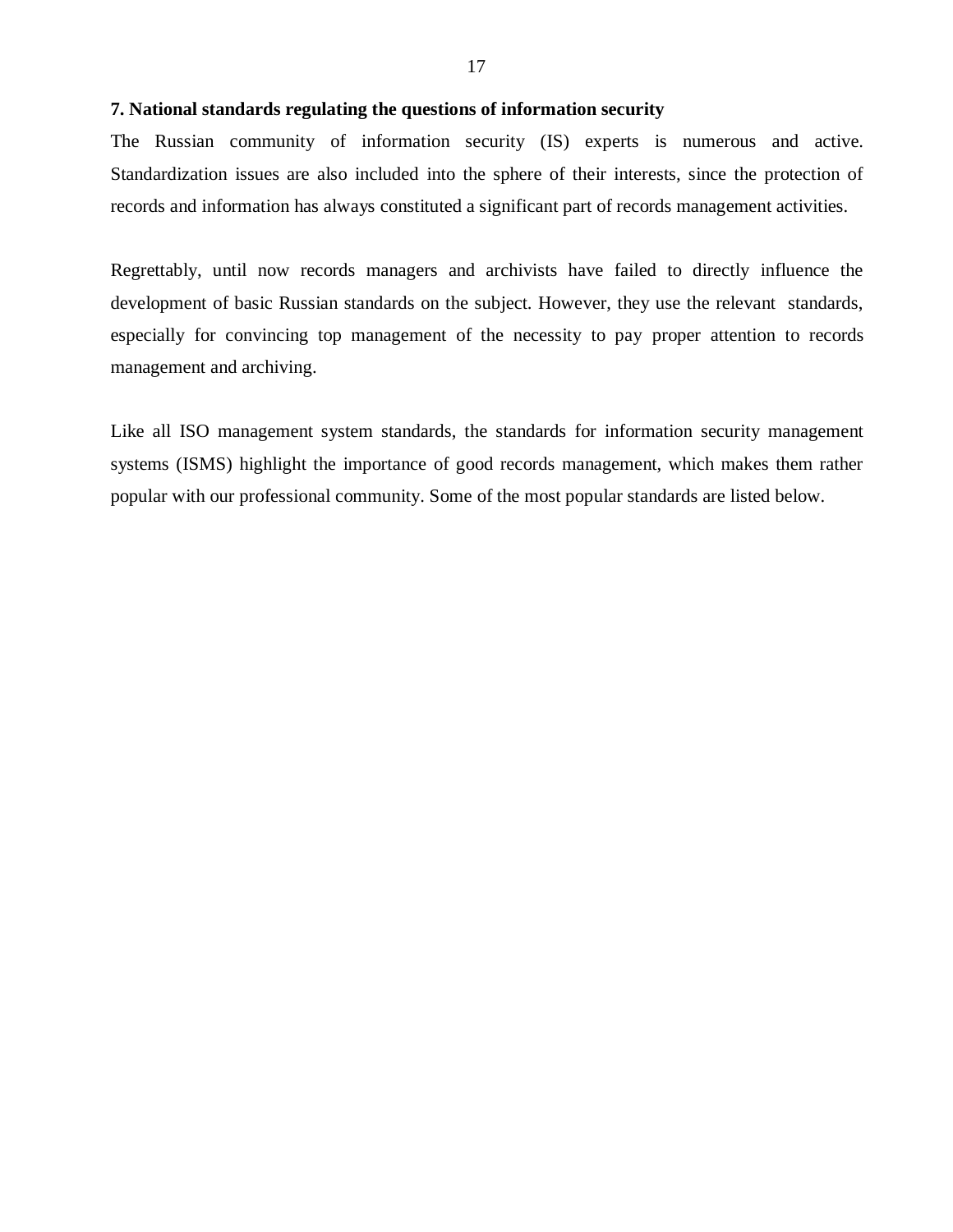| No. | <b>National standard</b>                                                                                                                                                                                | <b>Original international standard</b>                                                                                                                                                                                                                  |
|-----|---------------------------------------------------------------------------------------------------------------------------------------------------------------------------------------------------------|---------------------------------------------------------------------------------------------------------------------------------------------------------------------------------------------------------------------------------------------------------|
| 1.  | GOST R ISO/IEC 27000-2012.<br>"Information technology. Security<br>techniques. Information security<br>management systems. Overview<br>and vocabulary"                                                  | ISO/IEC 27000:2009, Information<br>technology - Security techniques -<br>Information security management<br>systems - Overview and vocabulary<br>(Current is the 2016 edition)                                                                          |
| 2.  | GOST R ISO/IEC 27001-2006.<br>"Information technology. Security<br>techniques. Information security<br>management systems.<br>Requirements"                                                             | ISO/IEC 27001:2005, Information<br>technology - Security techniques -<br>Information security management<br>systems - Requirements (Current is the<br>2013 edition)                                                                                     |
| 3.  | GOST R ISO/IEC 27002-2012.<br>"Information technology. Security<br>techniques. Code of practice for<br>information security management"                                                                 | ISO/IEC 27002:2005, Information<br>technology - Security techniques - Code<br>of practice for information security<br>management (Current is the 2013 edition)                                                                                          |
| 4.  | GOST R ISO/IEC 27003-2012.<br>"Information technology. Security<br>techniques. Information security<br>management systems.<br>Implementation guidance for<br>information security management<br>system" | ISO/IEC 27003:2010, Information<br>technology - Security techniques -<br>Information security management system<br>implementation guidance                                                                                                              |
| 5.  | GOST R ISO/IEC 27005-2010.<br>"Information technology. Security<br>techniques. Information security<br>risk management"                                                                                 | ISO/IEC 27005:2008, Information<br>technology - Security techniques -<br>Information security risk management<br>(Current is the 2011 edition)                                                                                                          |
| 5.  | GOST R ISO/IEC 13335-1-2006.<br>"Information technology. Security<br>techniques. Part 1. Concepts and<br>models for information and<br>communications technology<br>security management"                | ISO/IEC 13335-1:2004, Information<br>technology - Security techniques -<br>Management of information and<br>communications technology security -<br>Part 1: Concepts and models for<br>information and communications<br>technology security management |
| 6.  | <b>GOST R ISO/IEC TR 13335-5-</b><br>2006, Information technology.<br>Security techniques. Part 5.<br>Management guidance on network<br>security                                                        | ISO/IEC TR 13335-5:2001, Information<br>technology - Guidelines for the<br>management of IT Security - Part 5:<br>Management guidance on network<br>security                                                                                            |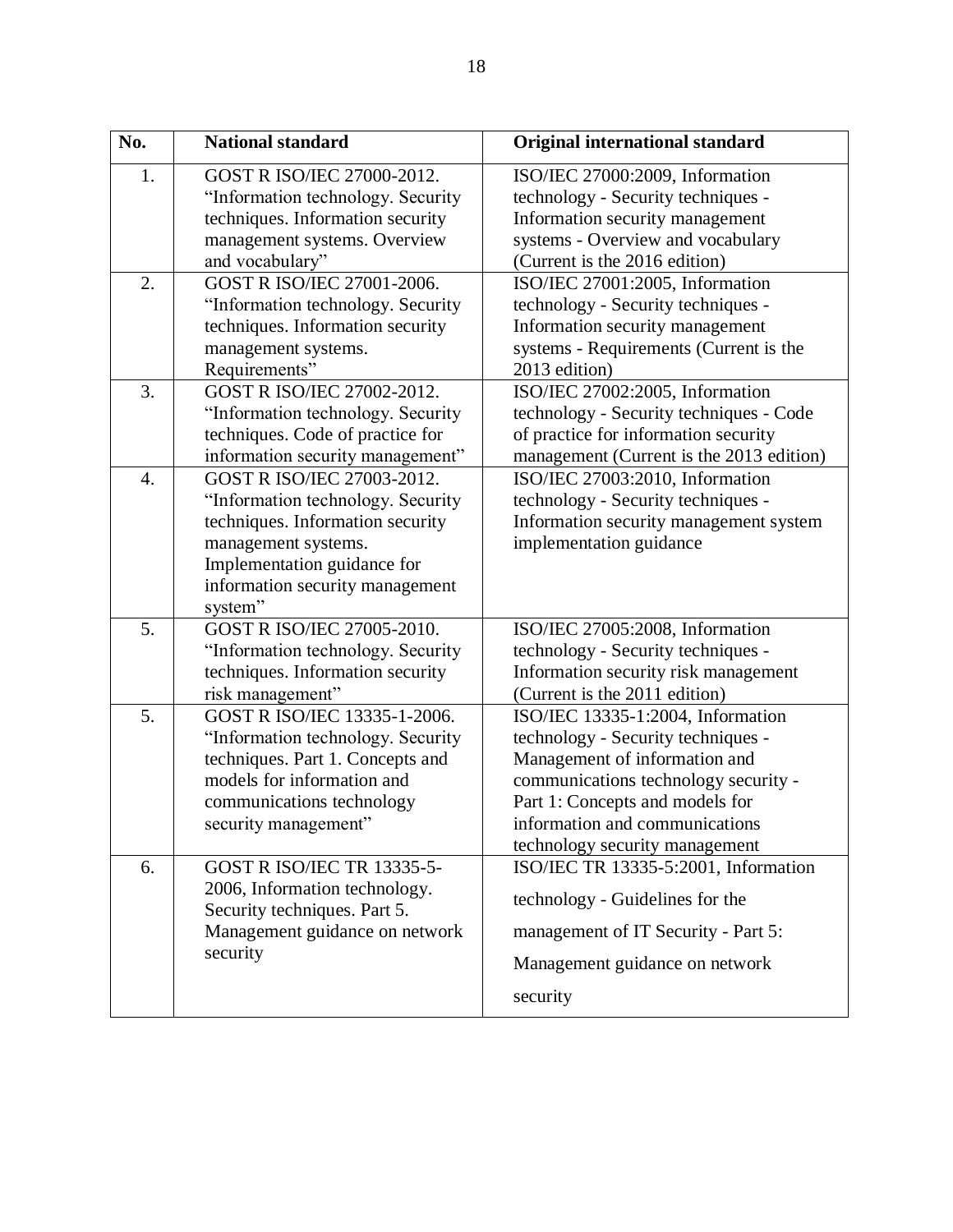### **8. National standards regulating the use of Clouds in management**

Work with Clouds is a relatively new technology which is still not widely used in Russia. At present there exists only one standard for cloud computing:

| No. | <b>National standard</b>       | Original international standard        |
|-----|--------------------------------|----------------------------------------|
|     | GOST R ISO/IEC 17826-2015.     | ISO/IEC 17826:2012, Information        |
|     | "Information technology. Cloud | technology - Cloud Data Management     |
|     | data management interface      | Interface (CDMI) (Current is the 2016) |
|     | (CDMI)"                        | edition)                               |

One more standard is expected to be published soon. That is GOST R ISO/IEC 17789 based on freely available ISO/IEC 17789:2014, Information technology - Cloud computing - Reference architecture:

[http://standards.iso.org/ittf/PubliclyAvailableStandards/c060545\\_ISO\\_IEC\\_17789\\_2014.zip](http://standards.iso.org/ittf/PubliclyAvailableStandards/c060545_ISO_IEC_17789_2014.zip)

Russian records management experts were involved in the development of the following ISO products:

- ISO/IEC 27017:2015, Information technology Security techniques Code of practice for information security controls based on ISO/IEC 27002 for cloud services, see also [http://www.iso.org/iso/home/store/catalogue\\_tc/catalogue\\_detail.htm?csnumber=43757](http://www.iso.org/iso/home/store/catalogue_tc/catalogue_detail.htm?csnumber=43757)
- ISO/IEC 27036-4:2016, Information technology Security techniques Information security for supplier relationships - Part 4: Guidelines for security of cloud services, see also [http://www.iso.org/iso/home/store/catalogue\\_tc/catalogue\\_detail.htm?csnumber=59689](http://www.iso.org/iso/home/store/catalogue_tc/catalogue_detail.htm?csnumber=59689)

We have also joined the new working group ISO/TC 46/SC 11/WG 17 "Records in the cloud", which is developing the ISO technical report ISO/TR Information and documentation – Records management in the cloud: Issues and concerns.

Note: There are several other ISO standards of interest for records managers, namely:

- ISO/IEC 17788:2014, Information technology Cloud computing Overview and vocabulary, freely available at [http://standards.iso.org/ittf/PubliclyAvailableStandards/c060544\\_ISO\\_IEC\\_17788\\_2014.zip](http://standards.iso.org/ittf/PubliclyAvailableStandards/c060544_ISO_IEC_17788_2014.zip)
- ISO/IEC 27018:2014, Information technology Security techniques Code of practice for protection of personally identifiable information (PII) in public clouds acting as PII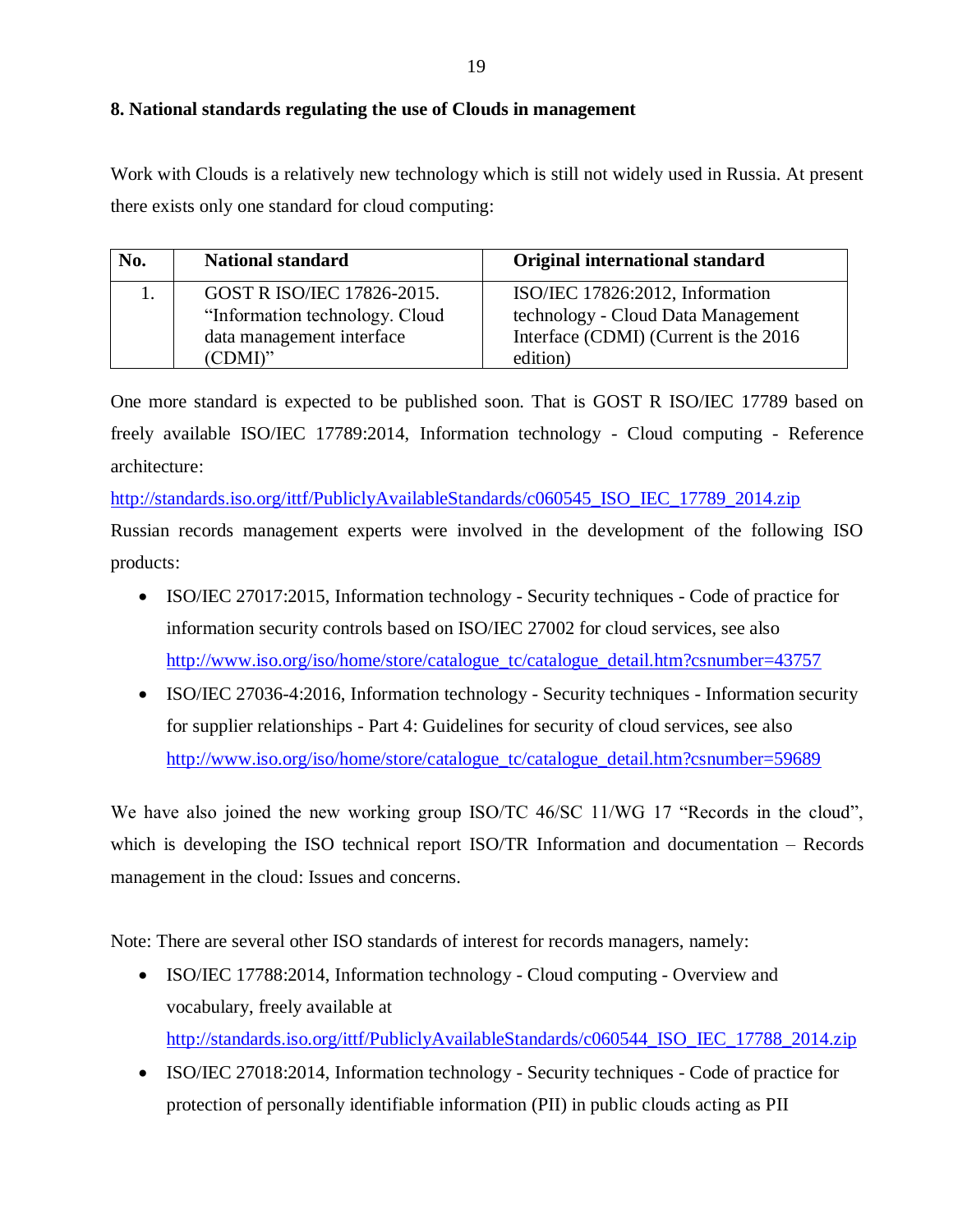processors), see also

[http://www.iso.org/iso/home/store/catalogue\\_tc/catalogue\\_detail.htm?csnumber=61498](http://www.iso.org/iso/home/store/catalogue_tc/catalogue_detail.htm?csnumber=61498) and [http://www.federaltimes.com/story/government/solutions-ideas/2015/05/05/protecting](http://www.federaltimes.com/story/government/solutions-ideas/2015/05/05/protecting-privacy-national-security/26935097/)[privacy-national-security/26935097/](http://www.federaltimes.com/story/government/solutions-ideas/2015/05/05/protecting-privacy-national-security/26935097/)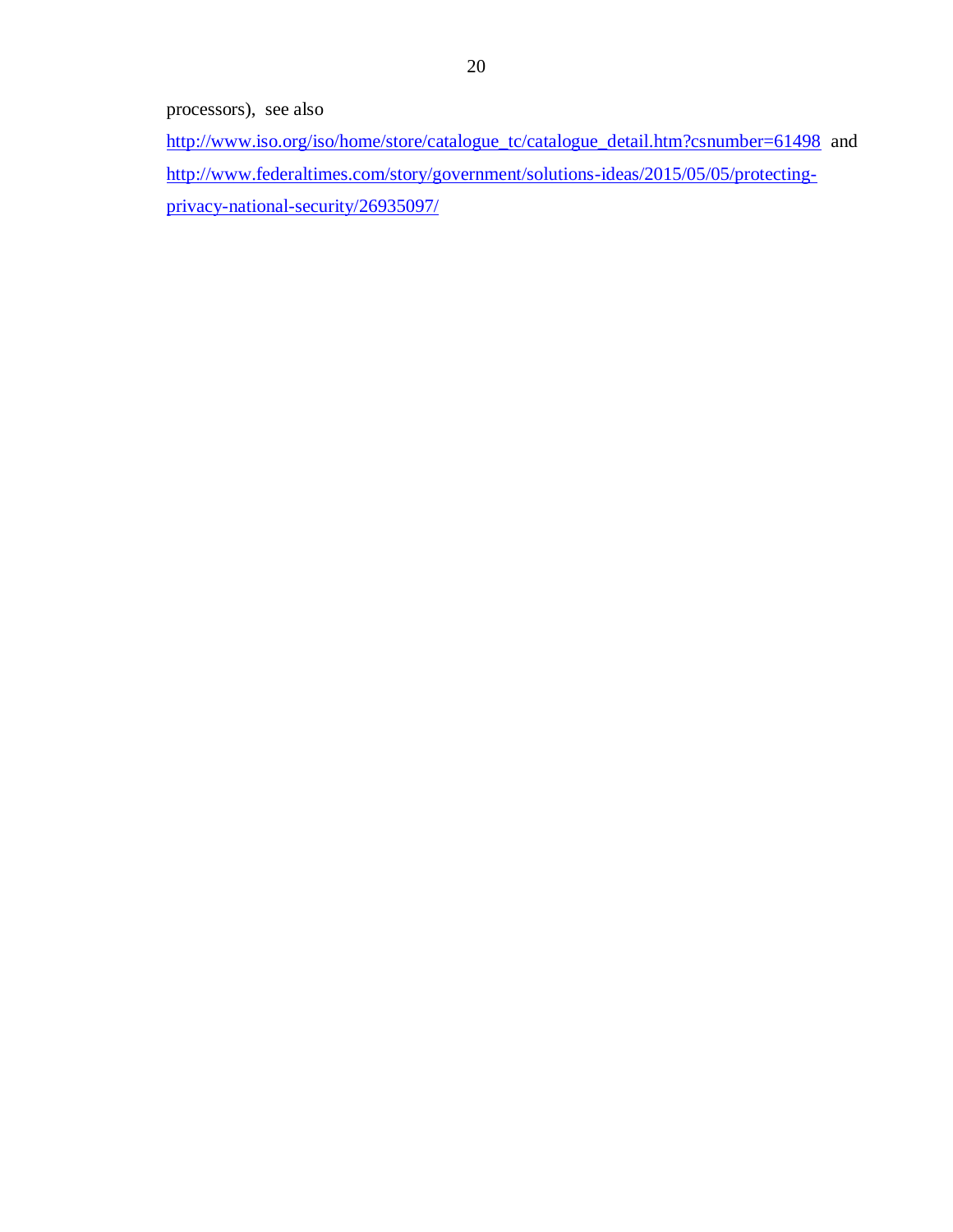#### **9. National standards regulating the issues of document physical storage**

Paper documents are not going to disappear any time soon, and standardization in the area of management of non-electronic records is progressing, even though rather slowly. We have a few archival standards but in general archival practice in our country is regulated by a Federal law "On archival practice" and special regulatory acts.

| No. | <b>National standard</b>                                               | <b>Original international standard</b> |
|-----|------------------------------------------------------------------------|----------------------------------------|
|     | GOST R 56356-2015. "Metal<br>shelving for archives.<br>Specification"  | None                                   |
| 2.  | GOST R 56513-2015. "Metal<br>cabinets for archives.<br>Specifications" | None                                   |
| 3.  | GOST R 56369-2015. "Filing<br>cabinets. Specifications"                | None                                   |

All in all, the base of records management standards is quite representative in our country. The standards have lost their mandatory character, but they are still actively used in government and business sectors.

Although national standards have practically become a sort of methodological documents, the individuals and structures concerned (including State structures) use them as regulatory acts if they consider it necessary or effective. At the same time many business structures tend to use not only national, but also international standards, even those not translated into Russian. It is largely due to the fact that State bodies can make the standards mandatory for subordinated and controlled structures. In the business sector the conformity with relevant standards may be included in contracts as one of compulsory conditions. The authors of legal and regulatory acts of different levels and jurisdictions as well as the authors of local by-laws also willingly borrow provisions from both national and international standards with reference to their source. When certain issues are not resolved in legislation, the courts can rely on national standards in their decisions, especially on the widely used authoritative standards like GOST R 6.30-2003, GOST R 7.0.8-2013.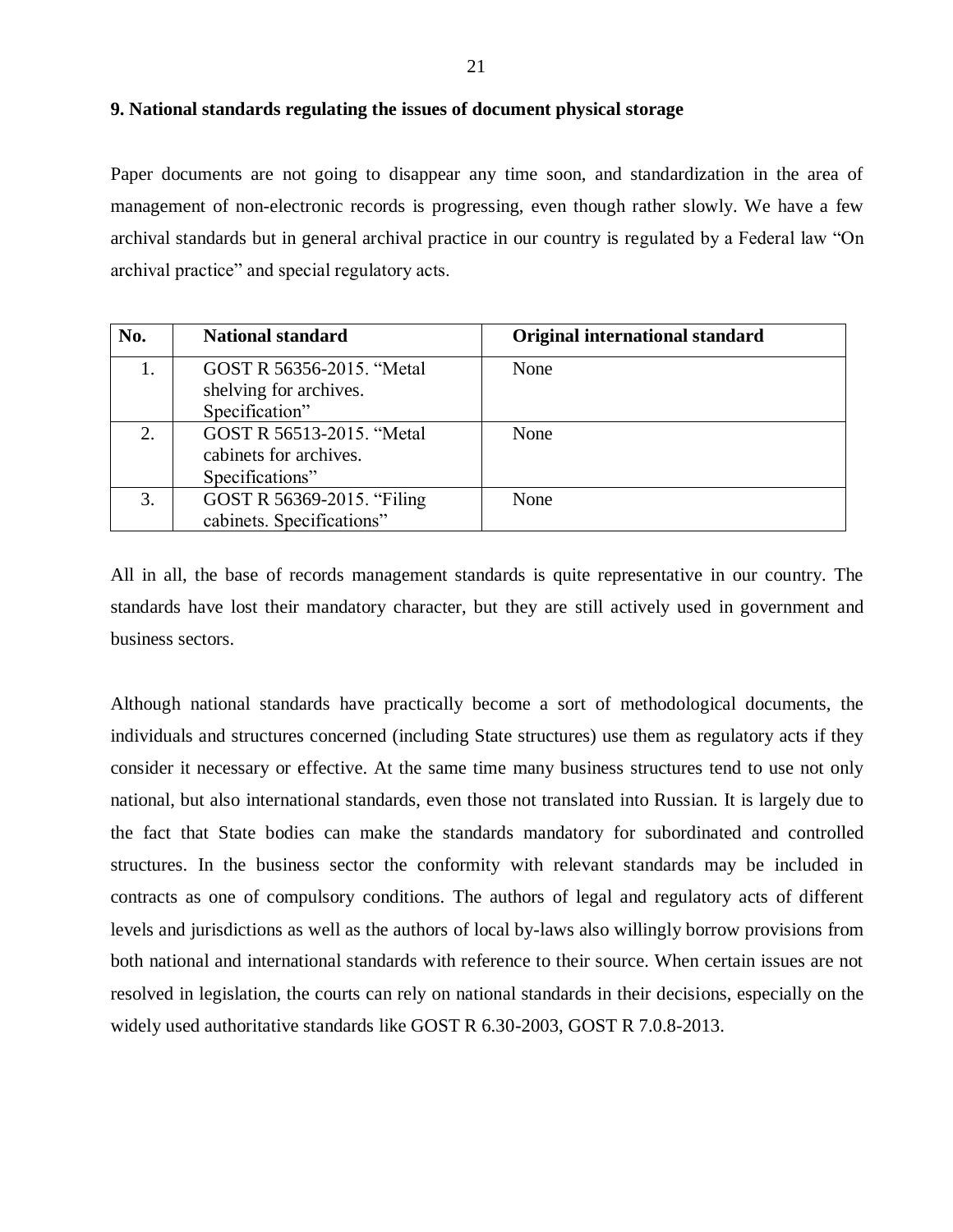Moreover, in records management and archival science the standards (especially those reflecting traditional practices) are important tools for education, preservation of traditions and for supporting the uniformity of work with documents (records).

To sum up, standards still play an essential role in modern Russian records management.

It should be noted that the latest (2016) version of the Federal Law "On standardization" has considerably simplified some standards development processes and enabled creating pre-standards. The new provisions of the law have expanded the range of international, regional and foreign standards that can be used as a basis for national standards. However, ISO and IEC standards still remain leaders in records management.

An extensive use of ISO and IEC standards in Russian records management has its advantages and drawbacks:

- It is evident that the introduction of ISO / IEC standards has helped to move records management standardization in Russia to a new level that corresponds to the realities of the 21-st century.
- In several cases there is incompatibility or lack of interoperability between original Russian standards and adopted international ones due to historical differences between Russian record keeping/archival tradition and those of most other countries.
- All ISO standards are basically well-coordinated in terms of their structure, terminology and methodology of their development. This has contributed to a better coordination of new ISObased Russian standards. Yet, in several cases there were contradictions between some of these standards for various, often interrelated fields that were standardized by different Rosstandart technical committees.
- Uncoordinated actions of Rosstandart technical committees in the late 1990-s early 2000-s on the translation of international standards and their adoption as national standards resulted in different translations of the same terms and incompatibilities between different standards as well as between the standards and legislation.
- Implementation of international standards in records management has led to changing attitudes of national experts to the role of standards as important regulatory instruments.
- Current experience has shown that for rank and file staff it is much more difficult to use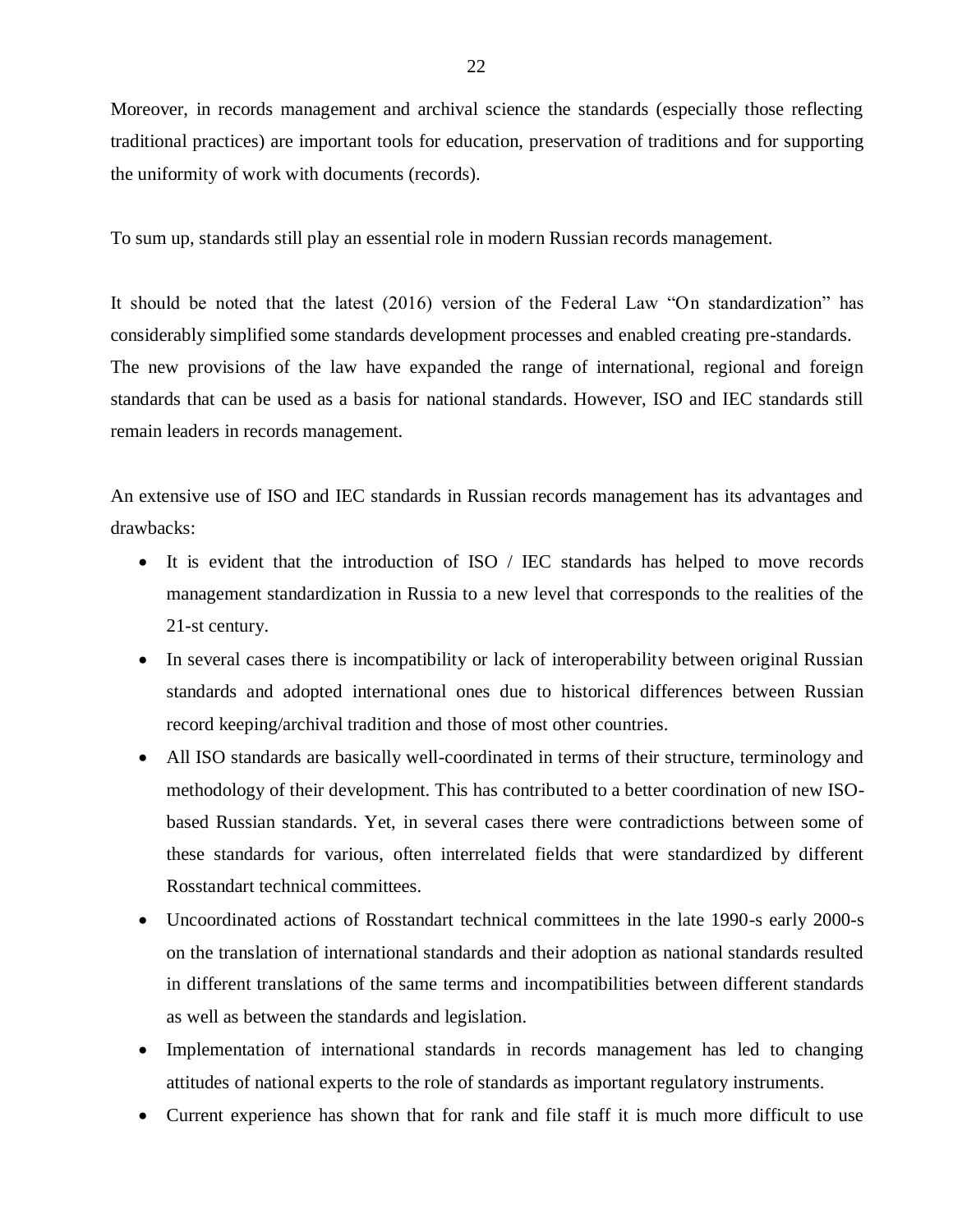high-level ISO standards (developed for the experts and top managers) in comparison with detailed workplace instructions offered by many original national standards. For that reason the introduction of any adopted international standards must be accompanied by the development of guidance documents explaining their modes of application.

• Presently the work on the creation of original national standards has decreased, while such standards are still in demand due to more detailed and usable recommendations than those of high-level ISO standards.

However, one of the main challenges for Russia as well as for other countries is under-using of even high-quality modern standards. It cannot be explained only by high cost of the standards. For example, according to Russian laws new national standards are disclosed for general public on the official ROSSTANDART's web-site and their electronic versions are freely accessible (see [http://protect.gost.ru/default.aspx\)](http://protect.gost.ru/default.aspx). Yet they are practically not used because of the lack of explanatory documents.

Apparently, the major obstacle to the introduction of new standards is poor awareness of professionals about their existence, availability and the ways of their use. It is evident that records management standardization needs promoting.

The Russian State University for the Humanities was the first Russian university which introduced special courses on national and international records management standards. The first students of our university enrolled in this programme graduated last year. Most of them continue their education in Master's programmes, and we can see that they actively use standards in their work. At the same time, the university has become a member of the national TC on records management. The work is ongoing, but it takes time.

We hope our involvement in Inter PARES project will positively contribute to the progress in this area.

While the adaptation of modern records management standards in Russia is quite successful, the situation in archival standardization leaves much to be desired. Key international standards on digital archiving / preservation of records like OAIS have not been translated into Russian. Since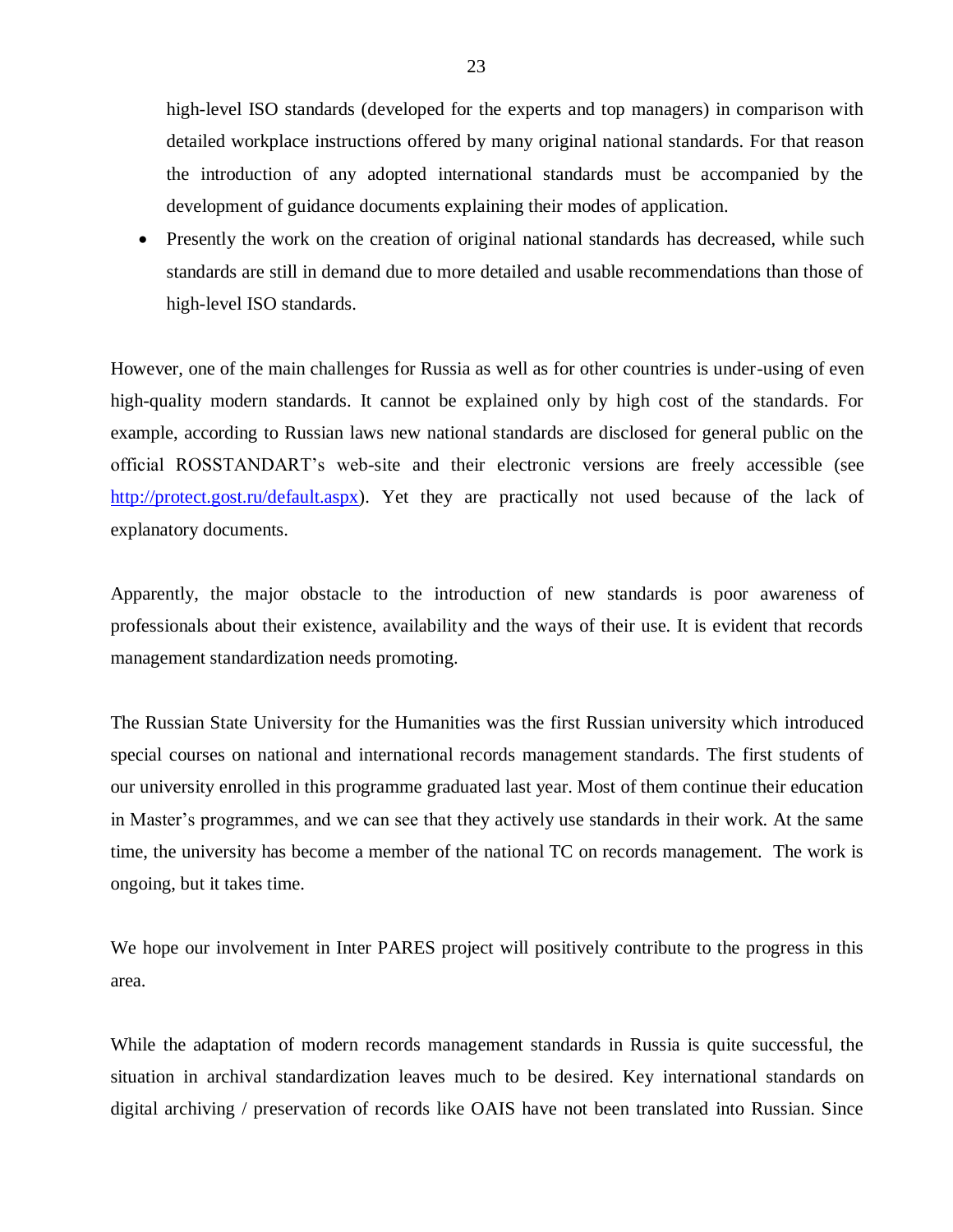1980-s the development of new standards for non-electronic records and archives management has also been slow. At the same time the challenge of digital preservation is quickly becoming an issue for top management both in federal and regional governments – so there is hope for changes.

Records management (especially in the case of digital records) is closely connected with information security management. Therefore, we are interested in:

- Standards for cryptographic technologies directly used for managing records and information, first of all, the standards for digital signatures and hash functions. Note that national cryptography is mandatory in a number of areas, cryptography-related activities are licensed, and the Federal Security Service (FSB) is the regulator;
- Standards for protection of privacy / personally identifiable information (PII);
- Standards related to handling and management of digital evidence, digital forensics and ediscovery. Although current Russian legislation does not provide for e-discovery (or any American-style discovery, for that matter), the integration of Russia into the worldwide system forces more and more organizations to comply with international norms and legislation of other jurisdictions in their records management policies and procedures.
- Standards for business continuity, where the protection of vital records is essential. A package of national standards on the topic was approved recently.

Taking into account quick advances of Russia in e-government and open government and Russia's current progress in practical application of digital signatures, e-procurement, number of CAs etc., we are very interested in standards on the following topics:

- Long-term and permanent preservation of digitally signed records;
- Preservation of the new types of systems and records, e.g. databases, CAD records, smart contracts, records in blockchain-based systems, records in the Cloud;
- Ensuring trust to digital records and information and their legal value, managing electronically stored information (ESI) as evidence, ensuring access and disclosure of ESI;
- Managing records created or received in the framework of open data or big data programmes, as well as the records created by "Internet of Things" (IoT);
- Protection of privacy / personally identifiable information;
- Managing classified digital records and information.